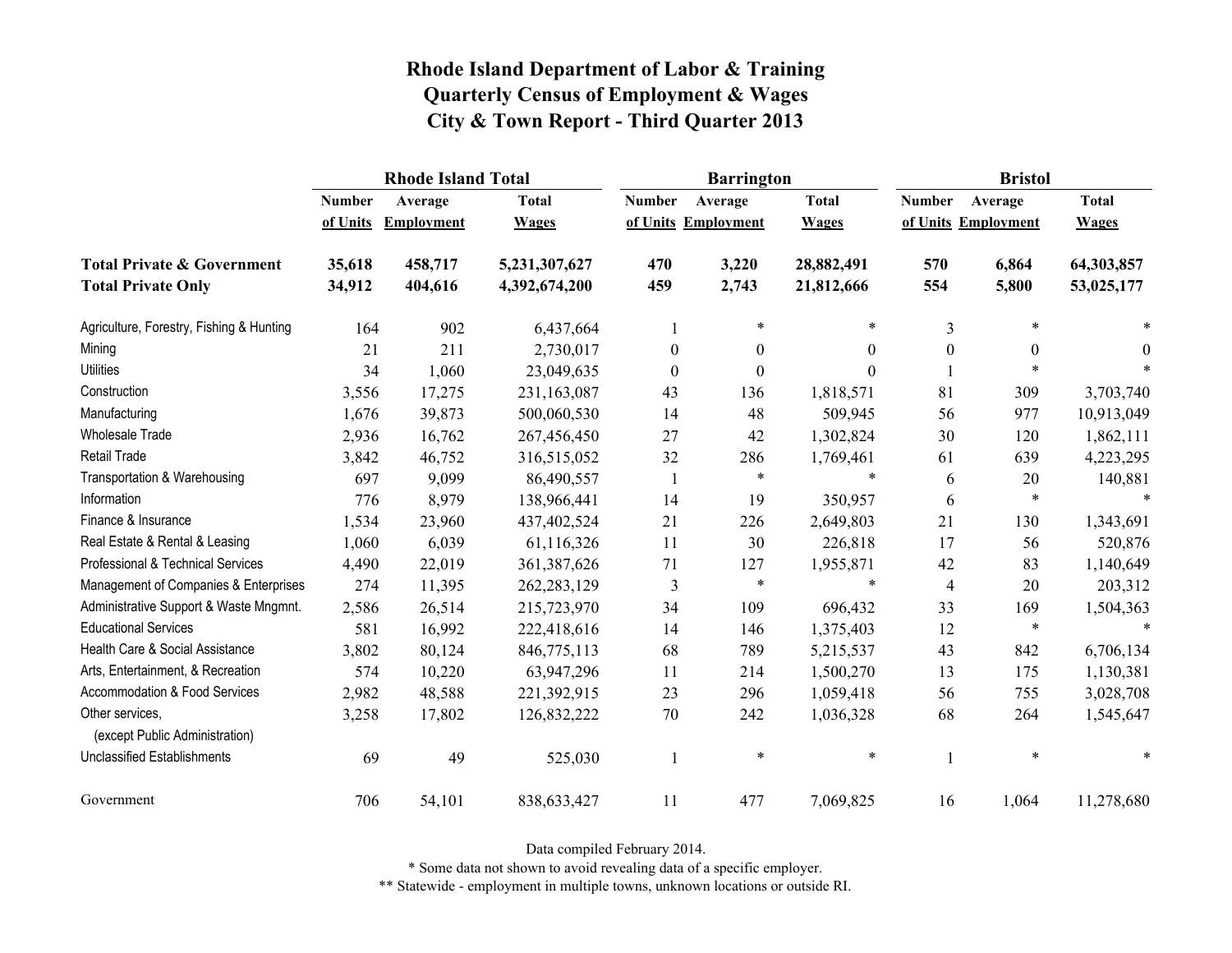|                                                   | <b>Burrillville</b> |                     |                  |                  | <b>Central Falls</b> |                  | Charlestown    |                     |              |
|---------------------------------------------------|---------------------|---------------------|------------------|------------------|----------------------|------------------|----------------|---------------------|--------------|
|                                                   | <b>Number</b>       | Average             | <b>Total</b>     | <b>Number</b>    | Average              | <b>Total</b>     | <b>Number</b>  | Average             | <b>Total</b> |
|                                                   |                     | of Units Employment | <b>Wages</b>     |                  | of Units Employment  | <b>Wages</b>     |                | of Units Employment | <b>Wages</b> |
| <b>Total Private &amp; Government</b>             | 288                 | 2,994               | 25,111,187       | 260              | 2,930                | 26,828,790       | 246            | 1,631               | 15,264,008   |
| <b>Total Private Only</b>                         | 272                 | 2,490               | 19,936,887       | 252              | 2,408                | 18,945,328       | 231            | 1,403               | 12,927,307   |
| Agriculture, Forestry, Fishing & Hunting          | 3                   | $\ast$              | $\ast$           | $\Omega$         | 0                    | 0                | 4              | *                   |              |
| Mining                                            | $\theta$            | $\Omega$            | $\theta$         | 0                |                      | 0                |                |                     |              |
| <b>Utilities</b>                                  | $\overline{2}$      | $\ast$              | $\ast$           | 0                | 0                    | 0                | $\theta$       | 0                   | 0            |
| Construction                                      | 55                  | 210                 | 2,425,353        | 24               | 126                  | 1,178,907        | 55             | 156                 | 1,651,621    |
| Manufacturing                                     | 12                  | 570                 | 6,231,362        | 29               | 540                  | 5,074,614        | 3              | $\ast$              |              |
| Wholesale Trade                                   | 20                  | 52                  | 715,437          | 4                | 38                   | 347,484          | $\overline{7}$ | 19                  | 380,378      |
| <b>Retail Trade</b>                               | 21                  | 144                 | 812,770          | 50               | 232                  | 1,458,051        | 25             | 146                 | 1,074,888    |
| Transportation & Warehousing                      | 4                   | 10                  | 136,338          | 4                | 17                   | 69,919           | 5              | $\ast$              |              |
| Information                                       | 6                   | 30                  | 181,240          | $\overline{2}$   | $\ast$               | $\ast$           | 6              | 23                  | 110,634      |
| Finance & Insurance                               | 3                   | $\ast$              | $\ast$           | 8                | 72                   | 655,666          | 8              | 52                  | 835,729      |
| Real Estate & Rental & Leasing                    | 5                   | 9                   | 81,126           | 9                | 48                   | 386,641          | 6              | 23                  | 247,105      |
| Professional & Technical Services                 | 23                  | 45                  | 576,460          | 9                | 19                   | 181,439          | 19             | 41                  | 537,047      |
| Management of Companies & Enterprises             |                     | $\ast$              | $\ast$           | 0                | $\Omega$             | $\theta$         | $\mathbf{0}$   | $\mathbf{0}$        | $\Omega$     |
| Administrative Support & Waste Mngmnt.            | 19                  | 104                 | 735,791          | 16               | 369                  | 3,094,559        | 20             | 96                  | 828,351      |
| <b>Educational Services</b>                       | 4                   | 27                  | 105,569          | 3                | $\ast$               | $\ast$           | $\overline{2}$ | *                   |              |
| Health Care & Social Assistance                   | 26                  | 549                 | 4,486,686        | 39               | 494                  | 3,561,670        | 20             | $\ast$              |              |
| Arts, Entertainment, & Recreation                 | 5                   | 76                  | 269,171          | $\boldsymbol{0}$ | $\mathbf{0}$         | $\boldsymbol{0}$ | 5              | 132                 | 1,163,107    |
| Accommodation & Food Services                     | 31                  | 514                 | 1,603,750        | 27               | 205                  | 753,910          | 21             | 262                 | 1,048,248    |
| Other services,<br>(except Public Administration) | 32                  | 70                  | 433,420          | 28               | 98                   | 653,670          | 23             | 44                  | 274,121      |
| <b>Unclassified Establishments</b>                | $\boldsymbol{0}$    | $\boldsymbol{0}$    | $\boldsymbol{0}$ | $\mathbf{0}$     | $\boldsymbol{0}$     | $\boldsymbol{0}$ |                | $\ast$              |              |
| Government                                        | 16                  | 504                 | 5,174,300        | 8                | 522                  | 7,883,462        | 15             | 228                 | 2,336,701    |

Data compiled February 2014.

\* Some data not shown to avoid revealing data of a specific employer.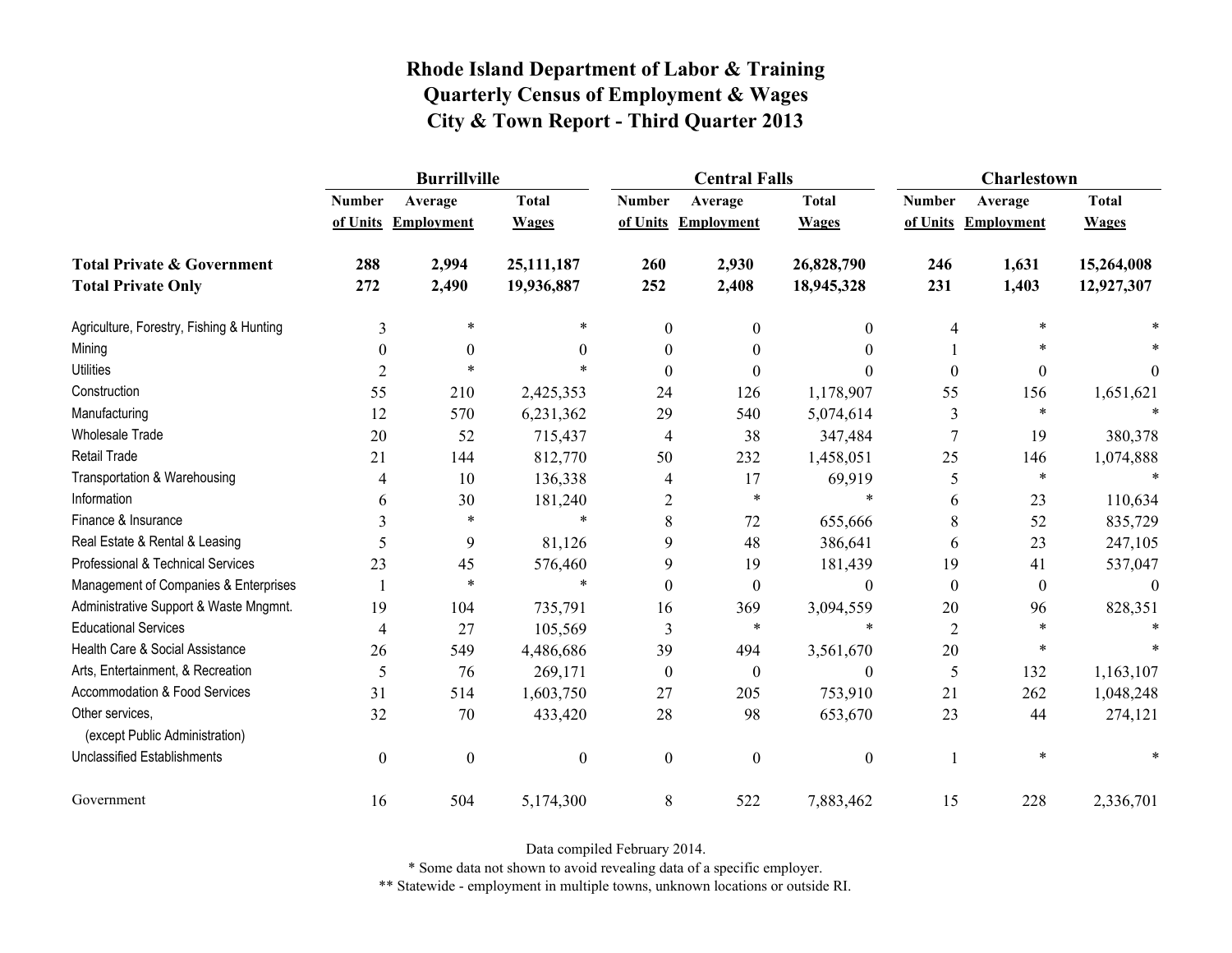|                                                   | Coventry         |                     |              |                  | <b>Cranston</b>     |              | Cumberland     |                     |              |
|---------------------------------------------------|------------------|---------------------|--------------|------------------|---------------------|--------------|----------------|---------------------|--------------|
|                                                   | <b>Number</b>    | Average             | <b>Total</b> | <b>Number</b>    | Average             | <b>Total</b> | <b>Number</b>  | Average             | <b>Total</b> |
|                                                   |                  | of Units Employment | <b>Wages</b> |                  | of Units Employment | <b>Wages</b> |                | of Units Employment | <b>Wages</b> |
| <b>Total Private &amp; Government</b>             | 697              | 7,858               | 68,125,197   | 2,454            | 34,611              | 381,850,093  | 843            | 9,978               | 107,393,975  |
| <b>Total Private Only</b>                         | 679              | 6,591               | 54,369,426   | 2,424            | 28,720              | 281,051,117  | 826            | 9,162               | 98,874,212   |
| Agriculture, Forestry, Fishing & Hunting          | $\overline{2}$   | $\ast$              | $\ast$       | 5                | $\ast$              | $\ast$       |                | *                   |              |
| Mining                                            |                  | $\ast$              | $\ast$       | $\overline{2}$   | $\ast$              | $\ast$       |                | *                   |              |
| <b>Utilities</b>                                  | $\boldsymbol{0}$ | $\boldsymbol{0}$    | $\theta$     | $\boldsymbol{0}$ | $\boldsymbol{0}$    | $\theta$     |                | *                   |              |
| Construction                                      | 127              | 408                 | 3,825,289    | 222              | 1,280               | 16,992,017   | 116            | 745                 | 9,649,417    |
| Manufacturing                                     | 37               | 503                 | 7,887,811    | 157              | 3,576               | 41,733,610   | 41             | 1,579               | 17,261,344   |
| Wholesale Trade                                   | 30               | 231                 | 3,946,543    | 159              | 1,769               | 23,909,866   | 65             | 637                 | 10,323,935   |
| <b>Retail Trade</b>                               | 96               | 1,729               | 11,447,525   | 303              | 4,607               | 33,762,958   | 79             | 901                 | 5,962,616    |
| Transportation & Warehousing                      | 9                | 211                 | 2,253,438    | 55               | 603                 | 6,745,279    | 21             | 537                 | 4,756,148    |
| Information                                       | 9                | 25                  | 373,457      | 36               | 1,981               | 34,265,265   | 18             | 127                 | 1,057,952    |
| Finance & Insurance                               | 20               | 121                 | 1,237,048    | 110              | 738                 | 10,173,127   | 34             | 143                 | 1,635,187    |
| Real Estate & Rental & Leasing                    | 16               | 43                  | 348,743      | 77               | 401                 | 5,382,664    | 32             | 105                 | 1,201,724    |
| Professional & Technical Services                 | 53               | 304                 | 4,022,592    | 272              | 1,846               | 26,008,346   | 86             | 231                 | 3,640,810    |
| Management of Companies & Enterprises             | 5                | 44                  | 532,186      | 13               | 467                 | 7,159,746    | 9              | $\ast$              | $\ast$       |
| Administrative Support & Waste Mngmnt.            | 59               | 349                 | 3,056,114    | 179              | 2,216               | 17,546,619   | 55             | 687                 | 7,925,107    |
| <b>Educational Services</b>                       | 10               | 91                  | 557,917      | 32               | 278                 | 1,843,490    | 18             | 235                 | 2,176,715    |
| Health Care & Social Assistance                   | 59               | 1,252               | 9,714,999    | 335              | 4,053               | 30,700,380   | 96             | 958                 | 8,163,896    |
| Arts, Entertainment, & Recreation                 | $\overline{7}$   | 35                  | 199,160      | 30               | 363                 | 1,824,809    | 8              | 76                  | 302,925      |
| <b>Accommodation &amp; Food Services</b>          | 62               | 925                 | 3,247,811    | 180              | 2,899               | 11,281,265   | 51             | 605                 | 2,210,142    |
| Other services,<br>(except Public Administration) | 76               | 306                 | 1,671,634    | 252              | 1,603               | 11,160,107   | 92             | 518                 | 4,164,320    |
| <b>Unclassified Establishments</b>                |                  | $\ast$              | $\ast$       | 5                | $\sqrt{5}$          | 22,589       | $\overline{2}$ | $\ast$              | *            |
| Government                                        | 18               | 1,267               | 13,755,771   | 30               | 5,891               | 100,798,976  | 17             | 816                 | 8,519,763    |

Data compiled February 2014.

\* Some data not shown to avoid revealing data of a specific employer.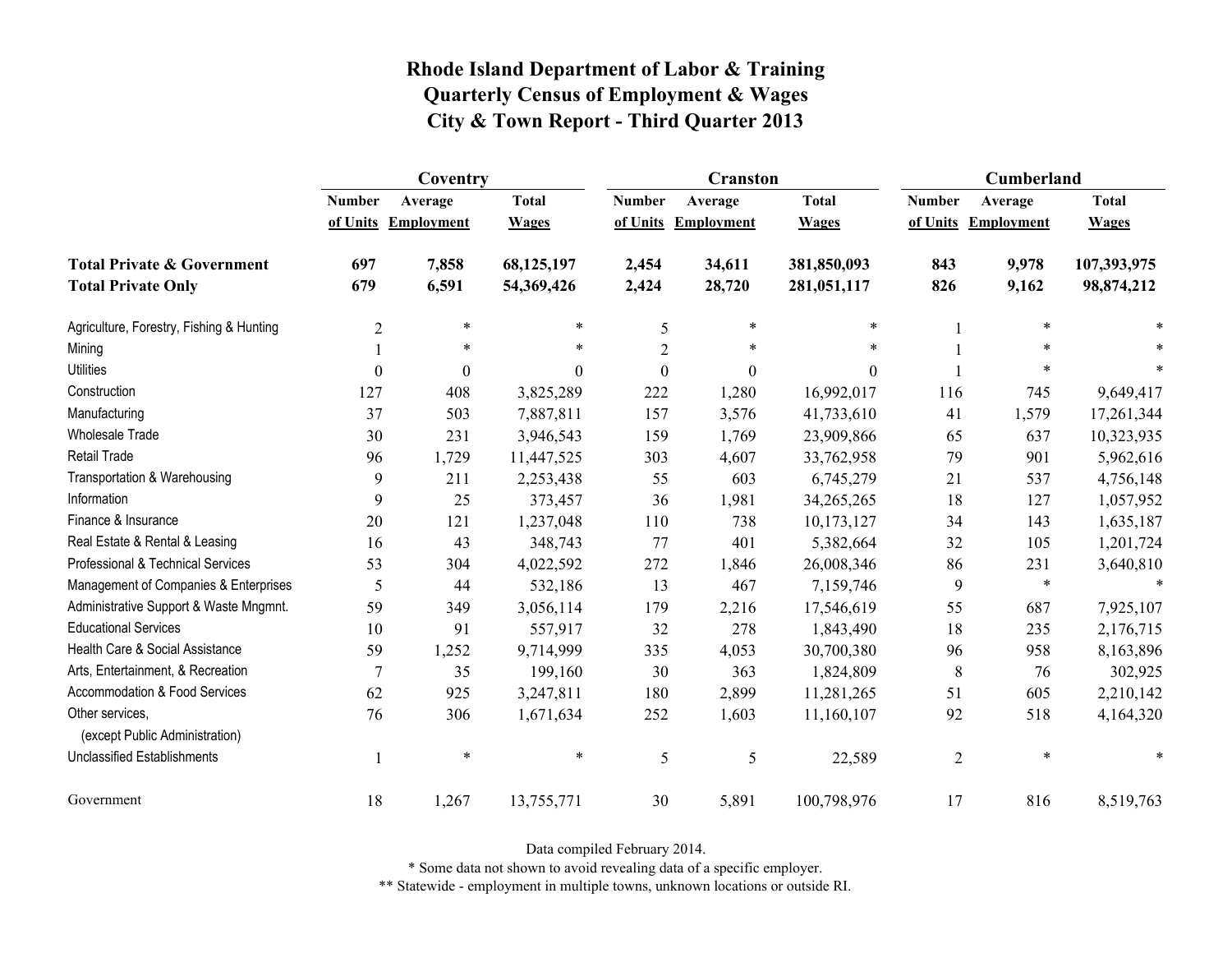|                                                   | <b>East Greenwich</b> |                     |                  |                  | <b>East Providence</b> |              | <b>Exeter</b>    |                     |                  |
|---------------------------------------------------|-----------------------|---------------------|------------------|------------------|------------------------|--------------|------------------|---------------------|------------------|
|                                                   | <b>Number</b>         | Average             | <b>Total</b>     | <b>Number</b>    | Average                | <b>Total</b> | <b>Number</b>    | Average             | <b>Total</b>     |
|                                                   |                       | of Units Employment | <b>Wages</b>     |                  | of Units Employment    | <b>Wages</b> |                  | of Units Employment | <b>Wages</b>     |
| <b>Total Private &amp; Government</b>             | 763                   | 7,534               | 77,799,327       | 1,437            | 20,034                 | 202,947,647  | 177              | 1,442               | 16,281,013       |
| <b>Total Private Only</b>                         | 749                   | 6,874               | 69,143,281       | 1,414            | 18,917                 | 188,658,417  | 172              | 1,367               | 15,382,878       |
| Agriculture, Forestry, Fishing & Hunting          | $\overline{2}$        | $\ast$              | $\ast$           | $\boldsymbol{0}$ | $\theta$               | $\mathbf{0}$ | 6                | 91                  | 512,709          |
| Mining                                            | $\theta$              | $\boldsymbol{0}$    | 0                | $\boldsymbol{0}$ | $\theta$               | $\theta$     | $\theta$         | $\boldsymbol{0}$    | 0                |
| <b>Utilities</b>                                  | $\Omega$              | $\theta$            | 0                | $\theta$         | $\theta$               | 0            | $\theta$         | $\mathbf{0}$        | $\Omega$         |
| Construction                                      | 44                    | 244                 | 4,418,869        | 175              | 868                    | 10,949,403   | 30               | 88                  | 822,671          |
| Manufacturing                                     | 26                    | 396                 | 5,346,978        | 89               | 2,233                  | 25,808,970   | 8                | 37                  | 434,968          |
| <b>Wholesale Trade</b>                            | 56                    | 190                 | 4,650,303        | 98               | 1,205                  | 16,234,770   | 9                | $\ast$              | $\ast$           |
| <b>Retail Trade</b>                               | 69                    | 820                 | 6,793,832        | 135              | 1,717                  | 12,840,340   | 16               | 69                  | 499,703          |
| Transportation & Warehousing                      | 9                     | 90                  | 778,178          | 33               | 253                    | 2,425,007    | $\mathfrak{Z}$   | $\ast$              |                  |
| Information                                       | 15                    | 51                  | 922,671          | 17               | 272                    | 3,692,518    | 3                | $\ast$              |                  |
| Finance & Insurance                               | 51                    | 269                 | 4,667,306        | 92               | 2,211                  | 28,229,708   | 3                | $\ast$              |                  |
| Real Estate & Rental & Leasing                    | 30                    | 129                 | 1,383,058        | 46               | 250                    | 2,761,844    | 6                | 8                   | 52,664           |
| Professional & Technical Services                 | 122                   | 680                 | 10,888,580       | 187              | 1,157                  | 16,869,161   | 17               | $\ast$              |                  |
| Management of Companies & Enterprises             | 9                     | $\ast$              | $\ast$           | 5                | 91                     | 2,039,062    | -1               | $\ast$              |                  |
| Administrative Support & Waste Mngmnt.            | 49                    | 321                 | 3,268,909        | 97               | 891                    | 7,196,237    | 25               | 179                 | 1,756,555        |
| <b>Educational Services</b>                       | 13                    | 200                 | 1,850,852        | 18               | 357                    | 3,601,701    | $\overline{2}$   | $\ast$              |                  |
| Health Care & Social Assistance                   | 111                   | 1,492               | 14, 102, 577     | 147              | 4,267                  | 42,170,312   | 10               | 160                 | 1,219,137        |
| Arts, Entertainment, & Recreation                 | 13                    | 174                 | 900,490          | 28               | 711                    | 3,290,821    | 5                | 50                  | 261,752          |
| <b>Accommodation &amp; Food Services</b>          | 65                    | 1,375               | 5,679,799        | 115              | 1,530                  | 5,452,607    | 16               | 180                 | 627,966          |
| Other services,<br>(except Public Administration) | 65                    | 300                 | 1,675,112        | 130              | 902                    | 5,075,159    | 12               | 36                  | 296,278          |
| <b>Unclassified Establishments</b>                | $\boldsymbol{0}$      | $\boldsymbol{0}$    | $\boldsymbol{0}$ | $\overline{2}$   | $\ast$                 | $\ast$       | $\boldsymbol{0}$ | $\boldsymbol{0}$    | $\boldsymbol{0}$ |
| Government                                        | 14                    | 660                 | 8,656,046        | 23               | 1,117                  | 14,289,230   | 5                | 75                  | 898,135          |

Data compiled February 2014.

\* Some data not shown to avoid revealing data of a specific employer.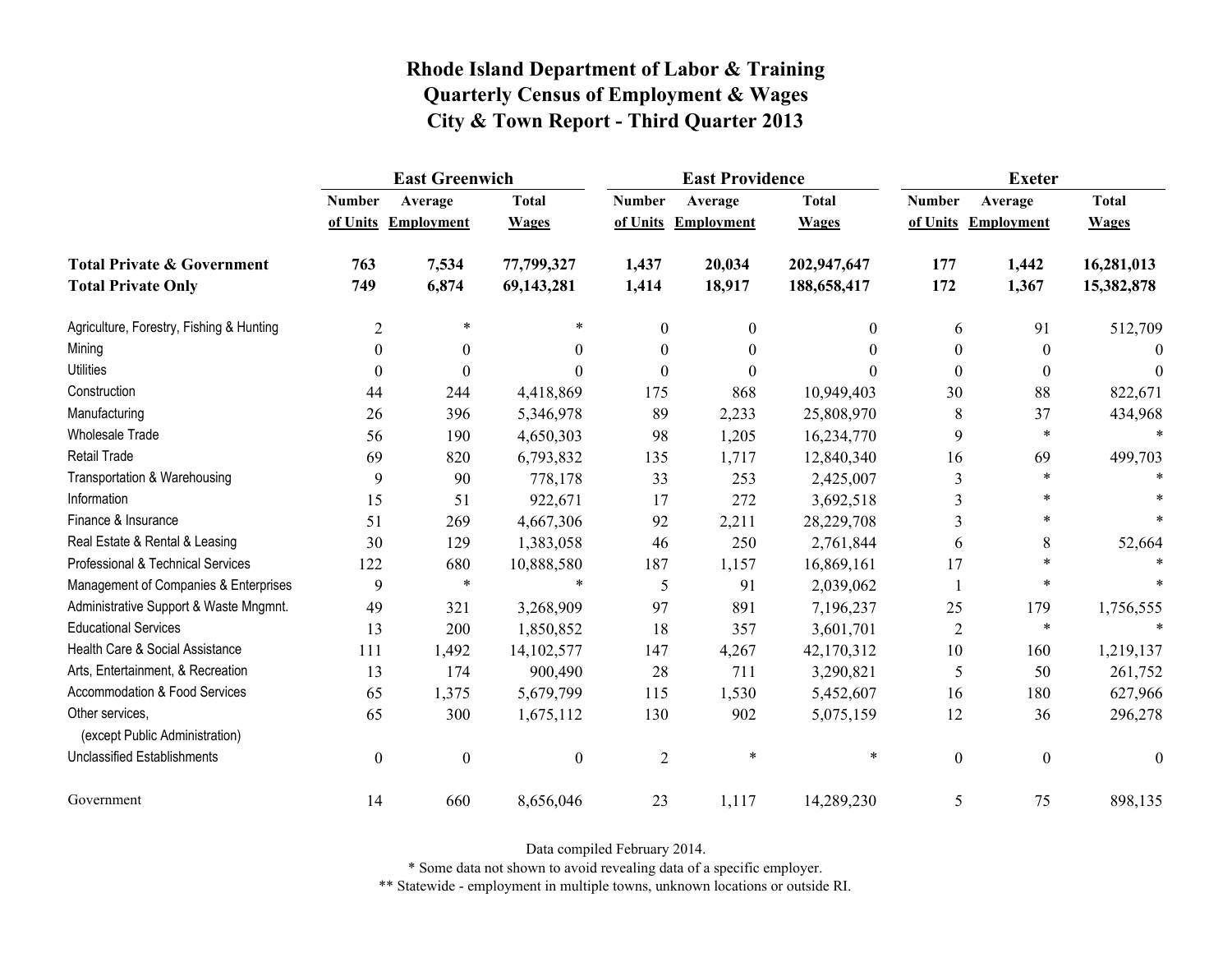|                                                   | Foster        |                     |              |                | Glocester           |                  | Hopkinton        |                     |              |
|---------------------------------------------------|---------------|---------------------|--------------|----------------|---------------------|------------------|------------------|---------------------|--------------|
|                                                   | <b>Number</b> | Average             | <b>Total</b> | <b>Number</b>  | Average             | <b>Total</b>     | <b>Number</b>    | Average             | <b>Total</b> |
|                                                   |               | of Units Employment | <b>Wages</b> |                | of Units Employment | <b>Wages</b>     |                  | of Units Employment | <b>Wages</b> |
| <b>Total Private &amp; Government</b>             | 97            | 494                 | 4,124,875    | 193            | 1,490               | 11,852,189       | 193              | 1,251               | 11,697,529   |
| <b>Total Private Only</b>                         | 91            | 411                 | 3,406,097    | 176            | 1,105               | 7,907,690        | 182              | 1,132               | 10,355,165   |
| Agriculture, Forestry, Fishing & Hunting          | 3             | *                   |              | $\overline{2}$ |                     |                  | 3                |                     |              |
| Mining                                            |               | 0                   | 0            | 0              | $\theta$            | 0                |                  |                     |              |
| <b>Utilities</b>                                  | $\Omega$      | $\theta$            | 0            | $\Omega$       | $\Omega$            | 0                | $\boldsymbol{0}$ | $\theta$            | $^{(1)}$     |
| Construction                                      | 24            | 44                  | 330,377      | 55             | 139                 | 1,358,961        | 49               | 134                 | 1,398,986    |
| Manufacturing                                     | 3             | $\ast$              | $\ast$       |                | $\ast$              | $\ast$           | 23               | 380                 | 4,461,990    |
| <b>Wholesale Trade</b>                            | 2             | *                   | *            | 4              | 3                   | 41,985           | 6                | 19                  | 368,546      |
| Retail Trade                                      |               | 20                  | 91,250       | 19             | 188                 | 1,096,745        | 17               | 104                 | 584,120      |
| Transportation & Warehousing                      |               | $\ast$              | $\ast$       |                | 50                  | 372,679          |                  | $\ast$              |              |
| Information                                       | 2             | *                   | $\ast$       | 3              | $\ast$              | $\ast$           | 5                | 14                  | 40,968       |
| Finance & Insurance                               | 2             | $\ast$              | $\ast$       |                | 29                  | 239,567          |                  | $\ast$              |              |
| Real Estate & Rental & Leasing                    | $\Omega$      | $\theta$            | $\Omega$     | 3              | *                   | $\ast$           | 3                | $\ast$              |              |
| Professional & Technical Services                 | 11            | 19                  | 251,667      | 9              | $\ast$              | *                | 14               | 56                  | 1,127,875    |
| Management of Companies & Enterprises             |               | $\ast$              | $\ast$       | $\Omega$       | $\theta$            | $\theta$         |                  | $\ast$              |              |
| Administrative Support & Waste Mngmnt.            | 13            | 78                  | 612,540      | 11             | 52                  | 384,462          | 16               | 30                  | 183,114      |
| <b>Educational Services</b>                       |               | $\ast$              | $\ast$       | 2              | $\ast$              | $\ast$           | $\boldsymbol{0}$ | $\boldsymbol{0}$    |              |
| Health Care & Social Assistance                   | 8             | 67                  | 433,976      | 17             | 266                 | 1,559,535        | 17               | 195                 | 1,204,203    |
| Arts, Entertainment, & Recreation                 |               | $\ast$              | $\ast$       | 3              | $\ast$              | $\ast$           | 6                | 65                  | 279,598      |
| Accommodation & Food Services                     |               | 39                  | 154,179      | 18             | 191                 | 607,814          | 9                | 90                  | 377,205      |
| Other services,<br>(except Public Administration) | 4             | 11                  | 42,472       | 15             | 35                  | 328,844          | 10               | 26                  | 139,493      |
| <b>Unclassified Establishments</b>                |               | $\ast$              | *            | $\overline{0}$ | $\boldsymbol{0}$    | $\boldsymbol{0}$ | $\boldsymbol{0}$ | $\boldsymbol{0}$    | $\theta$     |
| Government                                        | 6             | 83                  | 718,778      | 17             | 385                 | 3,944,499        | 11               | 119                 | 1,342,364    |

Data compiled February 2014.

\* Some data not shown to avoid revealing data of a specific employer.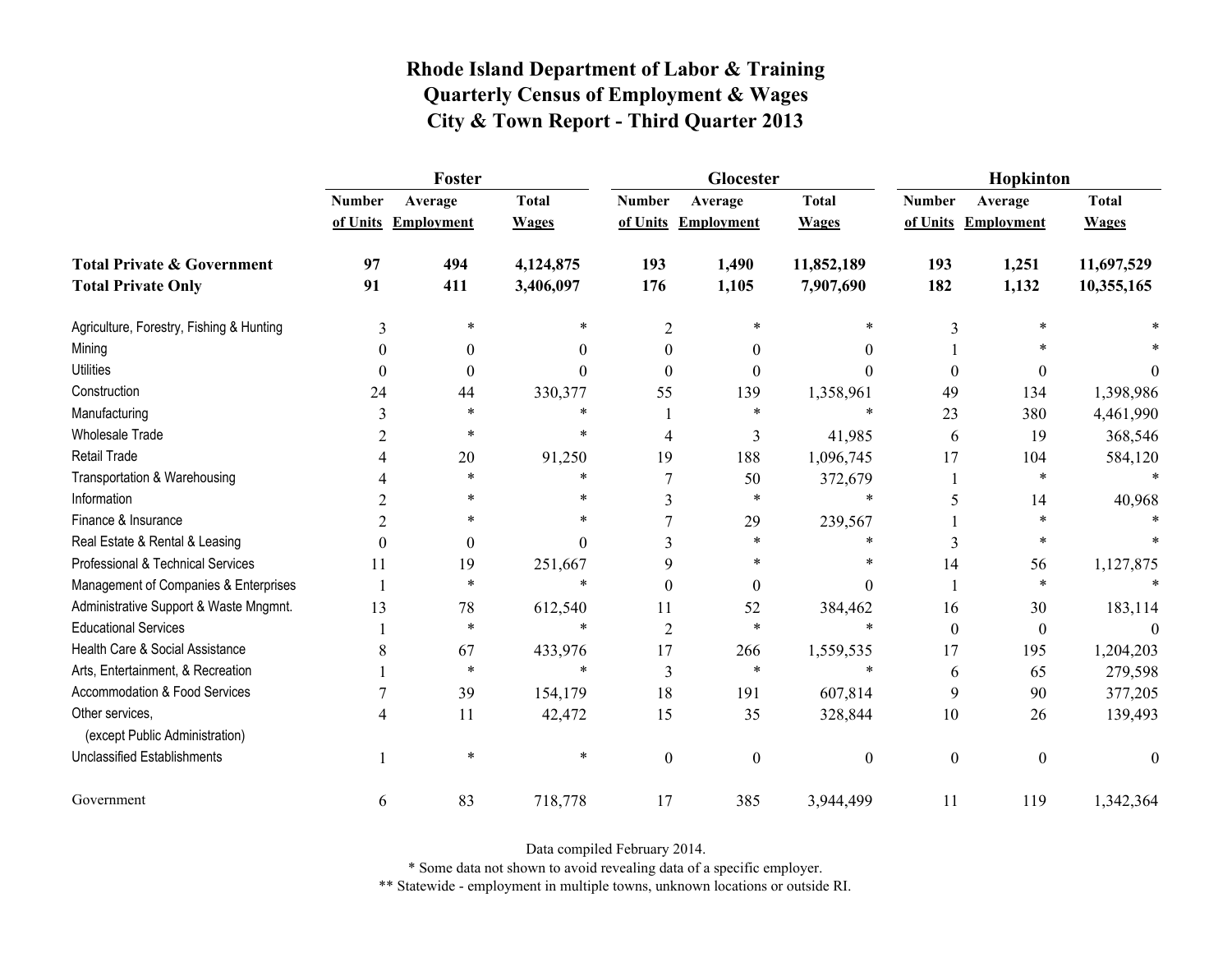|                                                   | <b>Jamestown</b> |                     |                  |                  | Johnston          |                  | Lincoln          |                   |              |
|---------------------------------------------------|------------------|---------------------|------------------|------------------|-------------------|------------------|------------------|-------------------|--------------|
|                                                   | <b>Number</b>    | Average             | <b>Total</b>     | <b>Number</b>    | Average           | <b>Total</b>     | <b>Number</b>    | Average           | <b>Total</b> |
|                                                   |                  | of Units Employment | <b>Wages</b>     | of Units         | <b>Employment</b> | <b>Wages</b>     | of Units         | <b>Employment</b> | <b>Wages</b> |
| <b>Total Private &amp; Government</b>             | 209              | 1,318               | 11,765,573       | 1,083            | 12,102            | 124,235,567      | 748              | 12,965            | 155,824,309  |
| <b>Total Private Only</b>                         | 194              | 1,011               | 8,845,785        | 1,070            | 10,871            | 109,982,440      | 726              | 11,835            | 139,858,985  |
| Agriculture, Forestry, Fishing & Hunting          | 3                | $\ast$              | $\ast$           | 11               | 39                | 147,816          |                  | $\ast$            |              |
| Mining                                            | $\theta$         | $\boldsymbol{0}$    | $\boldsymbol{0}$ | $\overline{2}$   | $\ast$            | $\ast$           | $\boldsymbol{0}$ | $\mathbf{0}$      | 0            |
| <b>Utilities</b>                                  | 0                | $\theta$            | $\theta$         | $\overline{2}$   | $\ast$            | $\ast$           |                  |                   |              |
| Construction                                      | 23               | 54                  | 508,666          | 165              | 798               | 10,181,922       | 86               | 668               | 8,479,964    |
| Manufacturing                                     | 3                | $\ast$              | $\ast$           | 82               | 977               | 8,750,126        | 46               | 1,800             | 22,815,984   |
| <b>Wholesale Trade</b>                            | 12               | 34                  | 1,080,969        | 56               | 283               | 3,530,275        | 67               | 639               | 7,950,839    |
| Retail Trade                                      | 15               | 113                 | 605,516          | 140              | 1,493             | 11,251,053       | 56               | 775               | 4,058,191    |
| Transportation & Warehousing                      | 3                | $\ast$              | $\ast$           | 41               | 314               | 3,114,607        | 20               | 392               | 4,266,156    |
| Information                                       | 7                | 10                  | 160,902          | 12               | 62                | 825,538          | 15               | 281               | 3,710,810    |
| Finance & Insurance                               | 4                | 9                   | 95,343           | 28               | 1,388             | 28,652,657       | 32               | 2,248             | 31,384,111   |
| Real Estate & Rental & Leasing                    | 5                | $\ast$              | $\ast$           | 33               | 303               | 3,027,464        | 18               | 36                | 366,663      |
| Professional & Technical Services                 | 40               | 99                  | 1,255,464        | 68               | 164               | 1,548,718        | 111              | 657               | 12,548,009   |
| Management of Companies & Enterprises             |                  | $\ast$              | $\ast$           | $\overline{2}$   | $\ast$            | $\ast$           | 14               | 345               | 12,425,359   |
| Administrative Support & Waste Mngmnt.            | 18               | 80                  | 686,996          | 106              | 1,732             | 14,170,198       | 46               | 300               | 2,555,606    |
| <b>Educational Services</b>                       | 5                | $\ast$              | *                | 13               | 41                | 253,609          | 8                | 125               | 1,817,122    |
| Health Care & Social Assistance                   | 13               | 129                 | 1,324,188        | 121              | 1,643             | 15,007,029       | 79               | 867               | 7,842,429    |
| Arts, Entertainment, & Recreation                 | 9                | 142                 | 843,109          | 9                | 91                | 475,685          | 12               | 1,616             | 13,704,304   |
| <b>Accommodation &amp; Food Services</b>          | 14               | 220                 | 1,135,714        | 83               | 907               | 3,299,581        | 55               | 840               | 3,533,132    |
| Other services,<br>(except Public Administration) | 19               | 71                  | 753,417          | 96               | 471               | 3,405,262        | 58               | 188               | 1,090,197    |
| <b>Unclassified Establishments</b>                | $\boldsymbol{0}$ | $\boldsymbol{0}$    | $\boldsymbol{0}$ | $\boldsymbol{0}$ | $\boldsymbol{0}$  | $\boldsymbol{0}$ |                  | $\ast$            |              |
| Government                                        | 15               | 307                 | 2,919,788        | 13               | 1,231             | 14,253,127       | 22               | 1,130             | 15,965,324   |

Data compiled February 2014.

\* Some data not shown to avoid revealing data of a specific employer.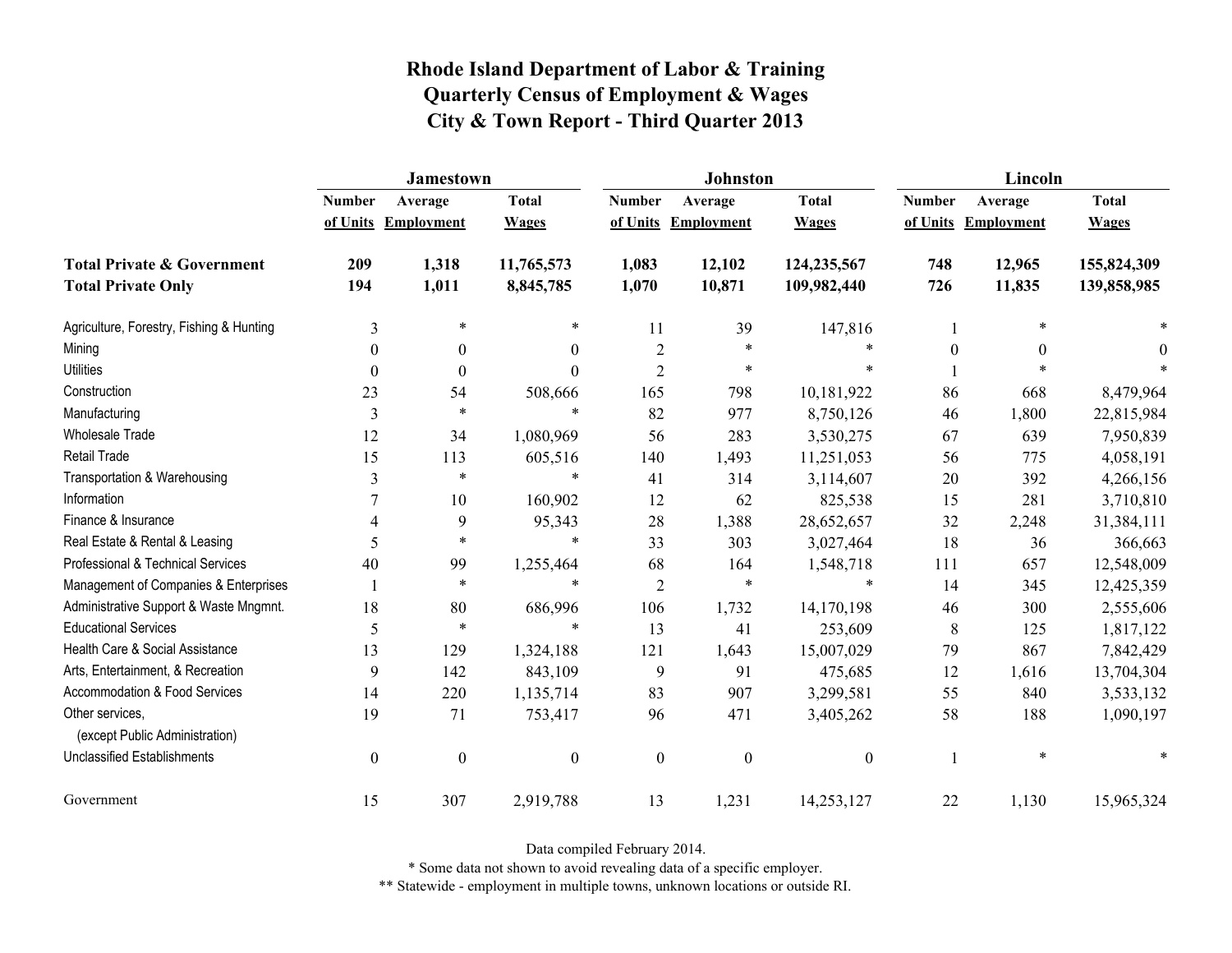|                                                   | <b>Little Compton</b> |                     |              |                  | <b>Middletown</b>   |                  | Narragansett     |                   |              |
|---------------------------------------------------|-----------------------|---------------------|--------------|------------------|---------------------|------------------|------------------|-------------------|--------------|
|                                                   | <b>Number</b>         | Average             | <b>Total</b> | <b>Number</b>    | Average             | <b>Total</b>     | <b>Number</b>    | Average           | <b>Total</b> |
|                                                   |                       | of Units Employment | <b>Wages</b> |                  | of Units Employment | <b>Wages</b>     | of Units         | <b>Employment</b> | <b>Wages</b> |
| <b>Total Private &amp; Government</b>             | 142                   | 807                 | 5,800,254    | 743              | 10,934              | 111,765,091      | 474              | 5,428             | 43,278,419   |
| <b>Total Private Only</b>                         | 136                   | 680                 | 4,685,365    | 730              | 10,425              | 105,511,440      | 455              | 4,301             | 28,584,537   |
| Agriculture, Forestry, Fishing & Hunting          | 8                     | 94                  | 432,919      | 5                | 60                  | 458,092          | 8                | 39                | 283,360      |
| Mining                                            | $\theta$              | $\boldsymbol{0}$    | 0            |                  | $\ast$              |                  | $\boldsymbol{0}$ | $\boldsymbol{0}$  | 0            |
| <b>Utilities</b>                                  | $\theta$              | $\boldsymbol{0}$    | $\Omega$     |                  | $\ast$              |                  | $\theta$         | $\mathbf{0}$      | 0            |
| Construction                                      | 30                    | 120                 | 1,210,478    | 71               | 371                 | 4,196,026        | 43               | 130               | 1,215,505    |
| Manufacturing                                     | $\overline{2}$        | $\ast$              | $\ast$       | 18               | 363                 | 6,194,893        | 13               | 88                | 1,272,408    |
| <b>Wholesale Trade</b>                            | 5                     | 10                  | 160,121      | 26               | 145                 | 1,783,715        | 24               | 96                | 1,068,890    |
| <b>Retail Trade</b>                               |                       | 35                  | 137,919      | 98               | 1,481               | 10,859,029       | 49               | 674               | 4,068,003    |
| Transportation & Warehousing                      | $\overline{3}$        | $\ast$              | $\ast$       | 11               | 112                 | 975,117          | 8                | 150               | 1,218,659    |
| Information                                       | $\Omega$              | $\boldsymbol{0}$    | $\mathbf{0}$ | 12               | 286                 | 4,764,303        | 6                | 12                | 627,438      |
| Finance & Insurance                               | 3                     | $\ast$              |              | 32               | 619                 | 10,196,957       | 17               | 61                | 1,045,731    |
| Real Estate & Rental & Leasing                    | 4                     | $\overline{4}$      | 82,323       | 35               | 129                 | 1,191,447        | 27               | 120               | 1,130,926    |
| Professional & Technical Services                 | 14                    | 15                  | 219,251      | 107              | 2,018               | 33,700,716       | 50               | 94                | 1,370,498    |
| Management of Companies & Enterprises             | $\boldsymbol{0}$      | $\boldsymbol{0}$    | $\mathbf{0}$ | 5                | 301                 | 4,148,732        | $\boldsymbol{0}$ | $\boldsymbol{0}$  | $\theta$     |
| Administrative Support & Waste Mngmnt.            | 19                    | 74                  | 459,068      | 43               | 165                 | 1,451,316        | 31               | 115               | 989,005      |
| <b>Educational Services</b>                       |                       | $\ast$              | $\ast$       | 9                | $\ast$              | $\ast$           | 4                | $\ast$            |              |
| Health Care & Social Assistance                   | 7                     | 14                  | 99,618       | 80               | 1,456               | 10,347,719       | 44               | 535               | 4,329,008    |
| Arts, Entertainment, & Recreation                 | 6                     | 104                 | 647,542      | 15               | 383                 | 1,226,783        | 13               | 341               | 1,832,865    |
| <b>Accommodation &amp; Food Services</b>          | 8                     | 78                  | 227,833      | 88               | 1,797               | 8,211,889        | 76               | 1,571             | 6,618,118    |
| Other services,<br>(except Public Administration) | 17                    | 73                  | 455,902      | 73               | 485                 | 2,644,794        | 41               | 274               | 1,464,087    |
| <b>Unclassified Establishments</b>                | $\overline{2}$        | $\ast$              | $\ast$       | $\boldsymbol{0}$ | $\boldsymbol{0}$    | $\boldsymbol{0}$ | 1                | $\ast$            |              |
| Government                                        | 6                     | 127                 | 1,114,889    | 13               | 509                 | 6,253,651        | 19               | 1,127             | 14,693,882   |

Data compiled February 2014.

\* Some data not shown to avoid revealing data of a specific employer.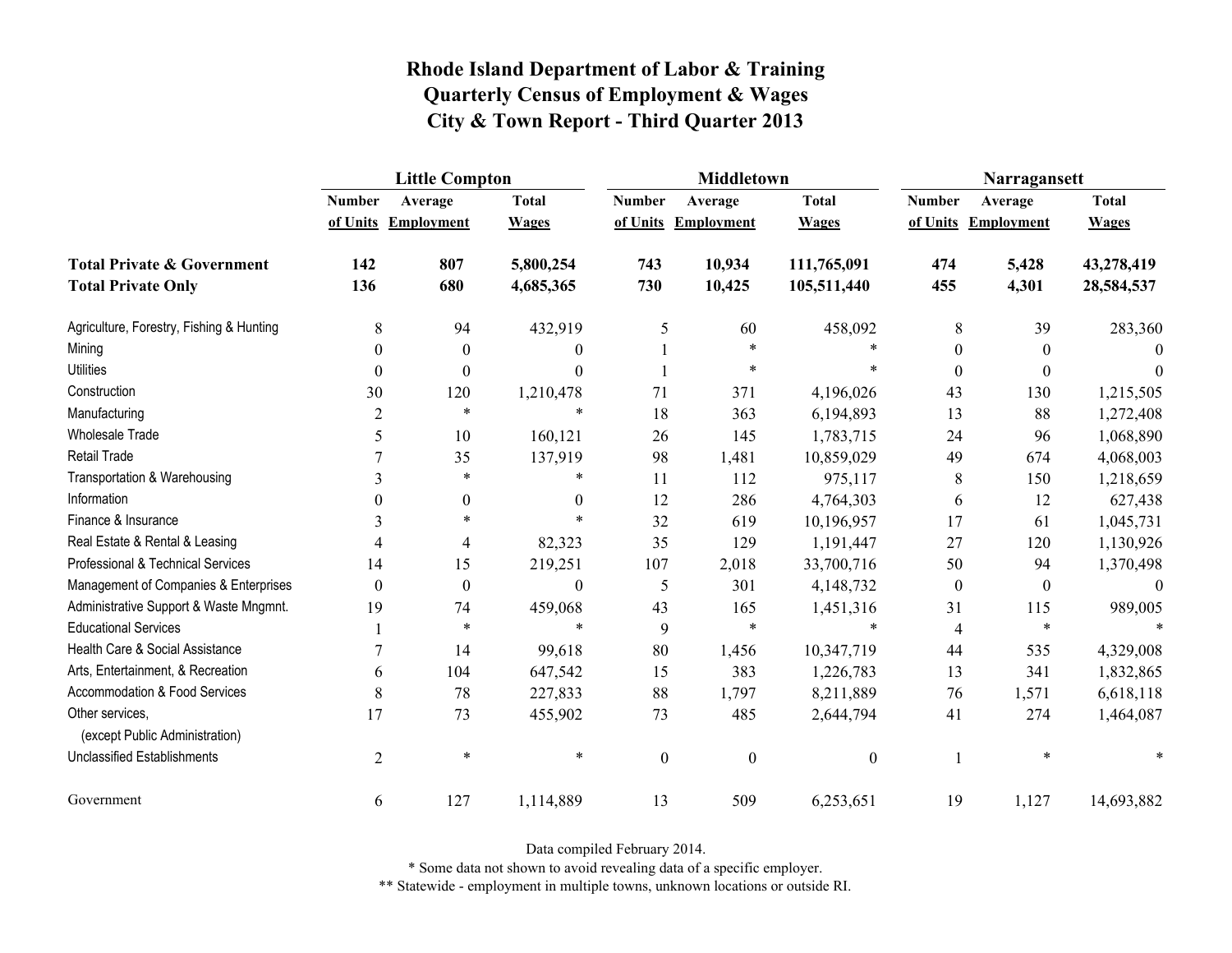|                                                   | <b>Newport</b> |                     |              |                  | <b>New Shoreham</b> |                  | <b>North Kingstown</b> |                   |              |
|---------------------------------------------------|----------------|---------------------|--------------|------------------|---------------------|------------------|------------------------|-------------------|--------------|
|                                                   | <b>Number</b>  | Average             | <b>Total</b> | <b>Number</b>    | Average             | <b>Total</b>     | <b>Number</b>          | Average           | <b>Total</b> |
|                                                   |                | of Units Employment | <b>Wages</b> | of Units         | <b>Employment</b>   | <b>Wages</b>     | of Units               | <b>Employment</b> | <b>Wages</b> |
| <b>Total Private &amp; Government</b>             | 1,272          | 18,998              | 223,575,930  | 222              | 1,755               | 14,233,229       | 996                    | 15,016            | 166,629,667  |
| <b>Total Private Only</b>                         | 1,237          | 13,867              | 117,568,397  | 207              | 1,614               | 12,875,441       | 976                    | 13,731            | 150,786,212  |
| Agriculture, Forestry, Fishing & Hunting          | 5              | $\ast$              | $\ast$       | 3                | $\ast$              | *                | 11                     | 65                | 1,156,840    |
| Mining                                            |                | $\ast$              | $\ast$       | $\theta$         | $\boldsymbol{0}$    | $\theta$         | $\boldsymbol{0}$       | $\theta$          |              |
| <b>Utilities</b>                                  | $\theta$       | $\theta$            | $\theta$     | $\overline{2}$   | $\ast$              | $\ast$           | $\overline{2}$         | $\ast$            |              |
| Construction                                      | 81             | 420                 | 4,720,632    | 32               | 51                  | 640,142          | 105                    | 385               | 4,707,884    |
| Manufacturing                                     | 30             | 208                 | 1,861,033    | 6                | 14                  | 53,764           | 68                     | 5,064             | 74,980,524   |
| Wholesale Trade                                   | 39             | 122                 | 1,747,745    |                  | $\ast$              | $\ast$           | 88                     | 623               | 9,223,677    |
| <b>Retail Trade</b>                               | 207            | 1,587               | 9,263,042    | 37               | 162                 | 1,181,103        | 102                    | 1,886             | 13,246,835   |
| Transportation & Warehousing                      | 44             | 325                 | 2,280,039    | 4                | 18                  | 108,567          | 39                     | 459               | 4,289,506    |
| Information                                       | 25             | 254                 | 2,502,517    | $\overline{2}$   | $\ast$              | $\ast$           | 15                     | 144               | 2,145,077    |
| Finance & Insurance                               | 42             | 190                 | 7,967,362    |                  | $\ast$              | $\ast$           | 39                     | 215               | 2,804,743    |
| Real Estate & Rental & Leasing                    | 56             | 390                 | 3,290,700    | 12               | 80                  | 593,356          | 22                     | 79                | 852,936      |
| Professional & Technical Services                 | 142            | 515                 | 7,769,954    | 5                | 33                  | 231,033          | 127                    | 388               | 5,699,342    |
| Management of Companies & Enterprises             | 7              | $\ast$              | $\ast$       |                  | $\ast$              | $\ast$           | 11                     | 590               | 6,740,386    |
| Administrative Support & Waste Mngmnt.            | 94             | 379                 | 3,492,288    | 16               | 55                  | 510,375          | 68                     | 369               | 2,947,006    |
| <b>Educational Services</b>                       | 15             | 607                 | 7,643,324    |                  | $\ast$              | *                | 17                     | 99                | 742,796      |
| Health Care & Social Assistance                   | 89             | 1,637               | 17,239,623   | 3                | $\ast$              | *                | 86                     | 1,599             | 11,120,990   |
| Arts, Entertainment, & Recreation                 | 47             | 1,268               | 8,204,392    | 11               | 67                  | 519,500          | 28                     | 330               | 2,260,906    |
| Accommodation & Food Services                     | 178            | 4,928               | 30,710,463   | 56               | 1,035               | 7,916,858        | 65                     | 950               | 3,800,058    |
| Other services,<br>(except Public Administration) | 133            | 830                 | 6,884,217    | 14               | 38                  | 251,815          | 79                     | 415               | 2,452,750    |
| <b>Unclassified Establishments</b>                | $\overline{2}$ | $\ast$              | $\ast$       | $\boldsymbol{0}$ | $\boldsymbol{0}$    | $\boldsymbol{0}$ | 4                      | *                 |              |
| Government                                        | 35             | 5,131               | 106,007,533  | 15               | 141                 | 1,357,788        | 20                     | 1,285             | 15,843,455   |

Data compiled February 2014.

\* Some data not shown to avoid revealing data of a specific employer.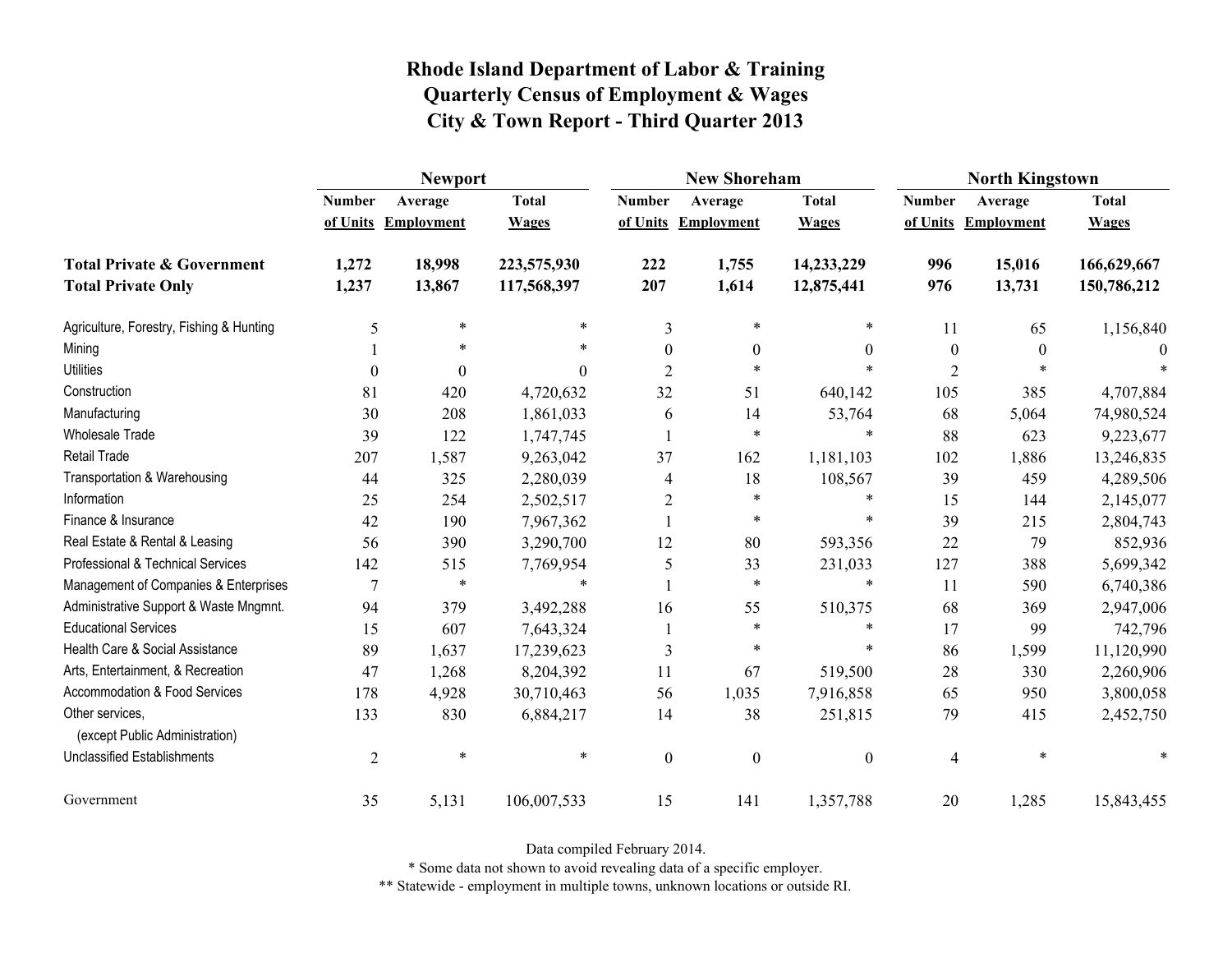|                                                   | <b>North Providence</b> |                     |                  |                  | <b>North Smithfield</b> |                  | Pawtucket        |                     |              |
|---------------------------------------------------|-------------------------|---------------------|------------------|------------------|-------------------------|------------------|------------------|---------------------|--------------|
|                                                   | <b>Number</b>           | Average             | <b>Total</b>     | <b>Number</b>    | Average                 | <b>Total</b>     | <b>Number</b>    | Average             | <b>Total</b> |
|                                                   |                         | of Units Employment | <b>Wages</b>     |                  | of Units Employment     | <b>Wages</b>     |                  | of Units Employment | <b>Wages</b> |
| <b>Total Private &amp; Government</b>             | 691                     | 6,796               | 61,713,267       | 377              | 4,589                   | 38,857,863       | 1,525            | 22,830              | 248,368,368  |
| <b>Total Private Only</b>                         | 681                     | 5,932               | 49,254,418       | 368              | 4,300                   | 35,515,302       | 1,502            | 21,359              | 224,896,343  |
| Agriculture, Forestry, Fishing & Hunting          | $\boldsymbol{0}$        | $\boldsymbol{0}$    | $\mathbf{0}$     | $\overline{2}$   | $\ast$                  | *                | $\boldsymbol{0}$ | $\Omega$            | 0            |
| Mining                                            | $\theta$                | $\boldsymbol{0}$    | $\theta$         | $\overline{c}$   | $\ast$                  | $\ast$           | $\boldsymbol{0}$ |                     | $\theta$     |
| <b>Utilities</b>                                  | $\theta$                | $\mathbf{0}$        | 0                | $\theta$         | $\boldsymbol{0}$        | $\theta$         | 3                |                     |              |
| Construction                                      | 77                      | 221                 | 2,890,076        | 66               | 213                     | 2,007,713        | 130              | 992                 | 13,187,141   |
| Manufacturing                                     | 34                      | 228                 | 1,999,541        | 19               | 515                     | 4,779,676        | 142              | 3,791               | 41,609,055   |
| <b>Wholesale Trade</b>                            | 24                      | 84                  | 1,022,295        | 21               | 173                     | 2,444,659        | 72               | 498                 | 5,877,489    |
| <b>Retail Trade</b>                               | 95                      | 963                 | 6,198,551        | 36               | 954                     | 6,481,220        | 173              | 1,396               | 9,713,109    |
| Transportation & Warehousing                      | 16                      | 102                 | 762,182          | 12               | 343                     | 3,480,834        | 41               | 489                 | 5,388,328    |
| Information                                       | 7                       | 23                  | 217,677          | 4                | 9                       | 77,453           | 19               | 75                  | 1,158,073    |
| Finance & Insurance                               | 24                      | 142                 | 1,774,433        | 12               | 45                      | 775,157          | 50               | 537                 | 7,370,237    |
| Real Estate & Rental & Leasing                    | 31                      | 129                 | 1,053,601        | 10               | 11                      | 109,114          | 45               | 176                 | 1,594,758    |
| Professional & Technical Services                 | 54                      | 183                 | 2,557,235        | 44               | 249                     | 3,600,542        | 133              | 732                 | 9,853,418    |
| Management of Companies & Enterprises             | 3                       | $\ast$              | $\ast$           | $\boldsymbol{0}$ | $\boldsymbol{0}$        | $\boldsymbol{0}$ | 10               | $\ast$              | $\ast$       |
| Administrative Support & Waste Mngmnt.            | 51                      | 487                 | 2,700,914        | 28               | 164                     | 1,330,493        | 100              | 2,223               | 14,883,103   |
| <b>Educational Services</b>                       | 4                       | $\ast$              | $\ast$           | $\overline{2}$   | $\ast$                  | $\ast$           | 28               | 335                 | 2,736,446    |
| Health Care & Social Assistance                   | 114                     | 2,335               | 23, 282, 137     | 49               | 847                     | 6,403,218        | 233              | 5,303               | 51,116,431   |
| Arts, Entertainment, & Recreation                 | 6                       | 44                  | 77,890           | 8                | 32                      | 237,322          | 21               | 427                 | 4,750,535    |
| <b>Accommodation &amp; Food Services</b>          | 65                      | 704                 | 2,617,689        | 24               | 544                     | 2,043,429        | 135              | 1,624               | 5,844,530    |
| Other services,<br>(except Public Administration) | 76                      | 260                 | 1,814,614        | 29               | 153                     | 1,154,776        | 164              | 1,265               | 7,848,658    |
| <b>Unclassified Establishments</b>                | $\boldsymbol{0}$        | $\boldsymbol{0}$    | $\boldsymbol{0}$ | $\boldsymbol{0}$ | $\boldsymbol{0}$        | $\boldsymbol{0}$ | 3                | $\ast$              |              |
| Government                                        | 10                      | 864                 | 12,458,849       | 9                | 289                     | 3,342,561        | 23               | 1,471               | 23,472,025   |

Data compiled February 2014.

\* Some data not shown to avoid revealing data of a specific employer.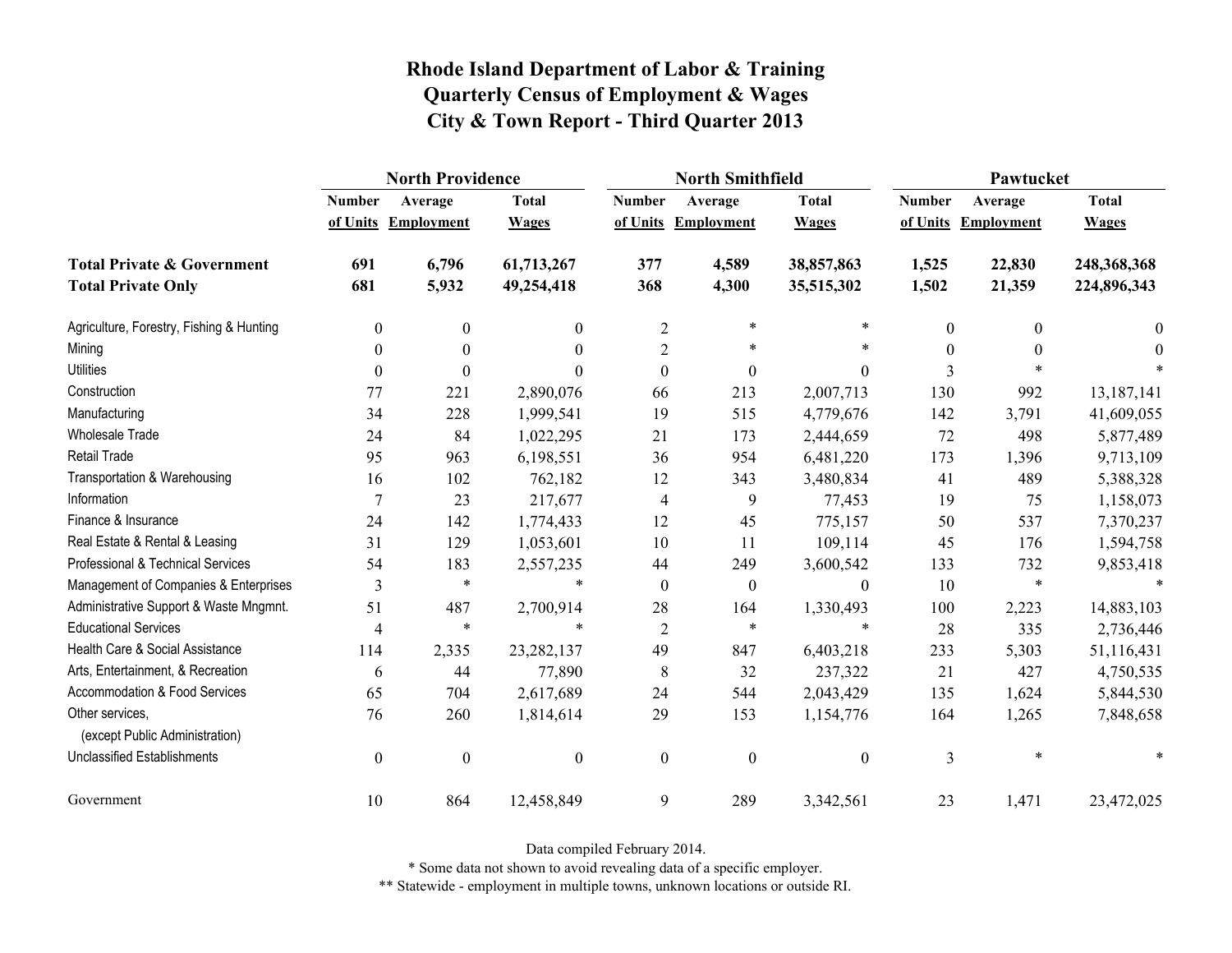|                                                   | Portsmouth    |                     |                  |                  | Providence          |               | <b>Richmond</b>  |                     |                  |
|---------------------------------------------------|---------------|---------------------|------------------|------------------|---------------------|---------------|------------------|---------------------|------------------|
|                                                   | <b>Number</b> | Average             | <b>Total</b>     | <b>Number</b>    | Average             | <b>Total</b>  | <b>Number</b>    | Average             | <b>Total</b>     |
|                                                   |               | of Units Employment | <b>Wages</b>     |                  | of Units Employment | <b>Wages</b>  |                  | of Units Employment | <b>Wages</b>     |
| <b>Total Private &amp; Government</b>             | 519           | 5,773               | 68,544,123       | 5,594            | 106,185             | 1,413,421,989 | 158              | 2,004               | 17,836,275       |
| <b>Total Private Only</b>                         | 503           | 5,321               | 62,579,248       | 5,491            | 92,506              | 1,170,599,781 | 151              | 1,358               | 9,620,374        |
| Agriculture, Forestry, Fishing & Hunting          | 16            | 49                  | 336,837          |                  | $\ast$              | $\ast$        | 8                | 52                  | 565,858          |
| Mining                                            | 0             | $\mathbf{0}$        | $\boldsymbol{0}$ | $\boldsymbol{0}$ | $\boldsymbol{0}$    | $\Omega$      |                  | $\ast$              |                  |
| <b>Utilities</b>                                  |               | $\ast$              | $\ast$           | 7                | 585                 | 13,528,986    | $\theta$         | $\boldsymbol{0}$    | $\theta$         |
| Construction                                      | 58            | 309                 | 3,631,968        | 248              | 2,107               | 43,012,587    | 22               | 86                  | 1,008,072        |
| Manufacturing                                     | 24            | 1,584               | 30,134,985       | 247              | 4,244               | 41,298,309    | 4                | 84                  | 940,533          |
| Wholesale Trade                                   | 22            | 119                 | 2,047,310        | 209              | 2,749               | 49,301,210    | 6                | 37                  | 453,371          |
| <b>Retail Trade</b>                               | 54            | 512                 | 3,645,298        | 642              | 6,855               | 39,479,422    | 22               | 301                 | 1,922,029        |
| Transportation & Warehousing                      | $\,$ 8 $\,$   | 66                  | 459,252          | 73               | 547                 | 5,096,973     | $\mathfrak{Z}$   | $\ast$              |                  |
| Information                                       | 12            | 78                  | 1,333,141        | 153              | 2,681               | 42,570,223    |                  | *                   |                  |
| Finance & Insurance                               | 18            | 64                  | 743,577          | 301              | 5,141               | 110,621,774   | 5                | 50                  | 504,280          |
| Real Estate & Rental & Leasing                    | 15            | 172                 | 1,408,889        | 185              | 1,447               | 16,663,414    | $\Omega$         | $\boldsymbol{0}$    | $\Omega$         |
| Professional & Technical Services                 | 72            | 142                 | 2,170,260        | 935              | 6,306               | 113,520,843   | 12               | 67                  | 853,885          |
| Management of Companies & Enterprises             | 4             | $\ast$              | $\ast$           | 46               | 2,409               | 55,874,095    | $\mathbf{0}$     | $\boldsymbol{0}$    | $\theta$         |
| Administrative Support & Waste Mngmnt.            | 36            | 242                 | 1,927,450        | 290              | 7,479               | 53,220,556    | 16               | 76                  | 561,574          |
| <b>Educational Services</b>                       | 17            | 251                 | 2,566,150        | 121              | 10,007              | 147,771,181   | 2                | $\ast$              | $\ast$           |
| Health Care & Social Assistance                   | 44            | 845                 | 6,781,018        | 774              | 25,769              | 354,291,437   | 12               | 86                  | 614,535          |
| Arts, Entertainment, & Recreation                 | 10            | 146                 | 817,971          | 60               | 1,017               | 5,853,962     | 6                | 148                 | 558,474          |
| <b>Accommodation &amp; Food Services</b>          | 40            | 550                 | 2,779,770        | 557              | 8,961               | 43,723,800    | 20               | 286                 | 1,015,680        |
| Other services,<br>(except Public Administration) | 52            | 167                 | 1,420,794        | 635              | 4,188               | 34,593,000    | 11               | 23                  | 128,673          |
| <b>Unclassified Establishments</b>                | $\mathbf{0}$  | $\boldsymbol{0}$    | $\boldsymbol{0}$ | 7                | $\ast$              | $\ast$        | $\boldsymbol{0}$ | $\mathbf{0}$        | $\boldsymbol{0}$ |
| Government                                        | 16            | 452                 | 5,964,875        | 103              | 13,679              | 242,822,208   | $\overline{7}$   | 646                 | 8,215,901        |

Data compiled February 2014.

\* Some data not shown to avoid revealing data of a specific employer.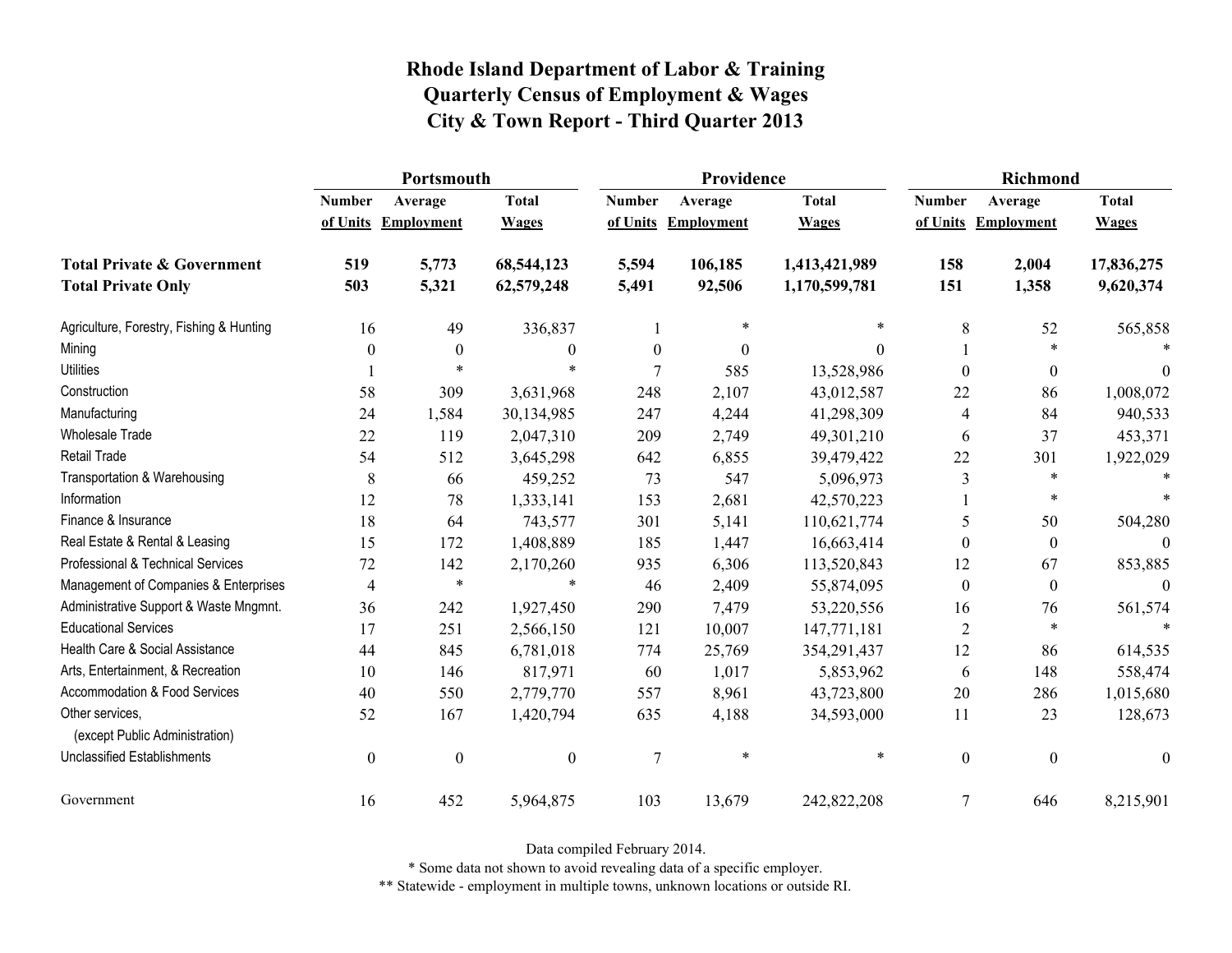|                                                   | <b>Scituate</b>  |                     |                  |                  | Smithfield        |                  | <b>South Kingstown</b> |                     |                  |
|---------------------------------------------------|------------------|---------------------|------------------|------------------|-------------------|------------------|------------------------|---------------------|------------------|
|                                                   | <b>Number</b>    | Average             | <b>Total</b>     | <b>Number</b>    | Average           | <b>Total</b>     | <b>Number</b>          | Average             | <b>Total</b>     |
|                                                   |                  | of Units Employment | <b>Wages</b>     | of Units         | <b>Employment</b> | <b>Wages</b>     |                        | of Units Employment | <b>Wages</b>     |
| <b>Total Private &amp; Government</b>             | 265              | 1,629               | 15,159,283       | 860              | 15,214            | 217,127,869      | 999                    | 13,682              | 147,020,171      |
| <b>Total Private Only</b>                         | 252              | 1,029               | 7,094,697        | 845              | 14,730            | 210,398,058      | 976                    | 10,210              | 99,138,853       |
| Agriculture, Forestry, Fishing & Hunting          | 11               | 101                 | 489,447          | 3                | $\ast$            | $\ast$           | 17                     | 95                  | 771,469          |
| Mining                                            | 0                | $\boldsymbol{0}$    | $\overline{0}$   |                  | *                 | $\ast$           |                        | $\ast$              |                  |
| <b>Utilities</b>                                  | 0                | $\boldsymbol{0}$    | $\boldsymbol{0}$ | $\theta$         | $\theta$          | $\boldsymbol{0}$ | 3                      | $\ast$              |                  |
| Construction                                      | 60               | 177                 | 1,666,121        | 129              | 939               | 12,187,317       | 113                    | 340                 | 3,640,528        |
| Manufacturing                                     | 9                | 19                  | 144,277          | 66               | 1,541             | 19,818,326       | 29                     | 583                 | 10,452,890       |
| Wholesale Trade                                   | 6                | 29                  | 259,541          | 60               | 872               | 12,422,455       | 50                     | 772                 | 14,071,179       |
| <b>Retail Trade</b>                               | 18               | 167                 | 1,082,382        | 111              | 1,921             | 11,019,269       | 116                    | 1,299               | 9,990,819        |
| Transportation & Warehousing                      | 12               | 10                  | 98,437           | 15               | 128               | 1,484,565        | 9                      | 142                 | 941,697          |
| Information                                       | 5                | 25                  | 124,237          | 16               | 164               | 3,520,648        | 17                     | 160                 | 2,100,487        |
| Finance & Insurance                               | 5                | 6                   | 83,815           | 49               | 3,730             | 97,554,663       | 31                     | 278                 | 3,623,349        |
| Real Estate & Rental & Leasing                    | 10               | 34                  | 226,302          | 21               | 62                | 926,709          | 22                     | 166                 | 1,096,139        |
| Professional & Technical Services                 | 32               | 91                  | 1,055,956        | 76               | 327               | 5,807,453        | 115                    | 337                 | 4,952,888        |
| Management of Companies & Enterprises             | 0                | $\boldsymbol{0}$    | $\boldsymbol{0}$ | 7                | 186               | 4,996,193        | 3                      | $\ast$              | $\ast$           |
| Administrative Support & Waste Mngmnt.            | 21               | 42                  | 286,672          | 53               | 616               | 7,568,392        | 77                     | 355                 | 2,792,183        |
| <b>Educational Services</b>                       |                  | $\ast$              | $\ast$           | 12               | $\ast$            | $\ast$           | 25                     | 289                 | 2,508,219        |
| Health Care & Social Assistance                   | 25               | 108                 | 537,146          | 72               | 1,568             | 10,965,707       | 117                    | 2,746               | 27,468,780       |
| Arts, Entertainment, & Recreation                 | $\overline{2}$   | $\ast$              | $\ast$           | 16               | 53                | 236,839          | 32                     | 277                 | 1,455,470        |
| Accommodation & Food Services                     | 18               | 160                 | 559,612          | 74               | 1,210             | 5,355,809        | 102                    | 1,612               | 7,253,894        |
| Other services,<br>(except Public Administration) | 17               | 57                  | 427,402          | 64               | 604               | 4,559,588        | 97                     | 713                 | 4,864,901        |
| <b>Unclassified Establishments</b>                | $\boldsymbol{0}$ | $\boldsymbol{0}$    | $\boldsymbol{0}$ | $\boldsymbol{0}$ | $\boldsymbol{0}$  | $\boldsymbol{0}$ | $\boldsymbol{0}$       | $\boldsymbol{0}$    | $\boldsymbol{0}$ |
| Government                                        | 13               | 600                 | 8,064,586        | 15               | 484               | 6,729,811        | 23                     | 3,472               | 47,881,318       |

Data compiled February 2014.

\* Some data not shown to avoid revealing data of a specific employer.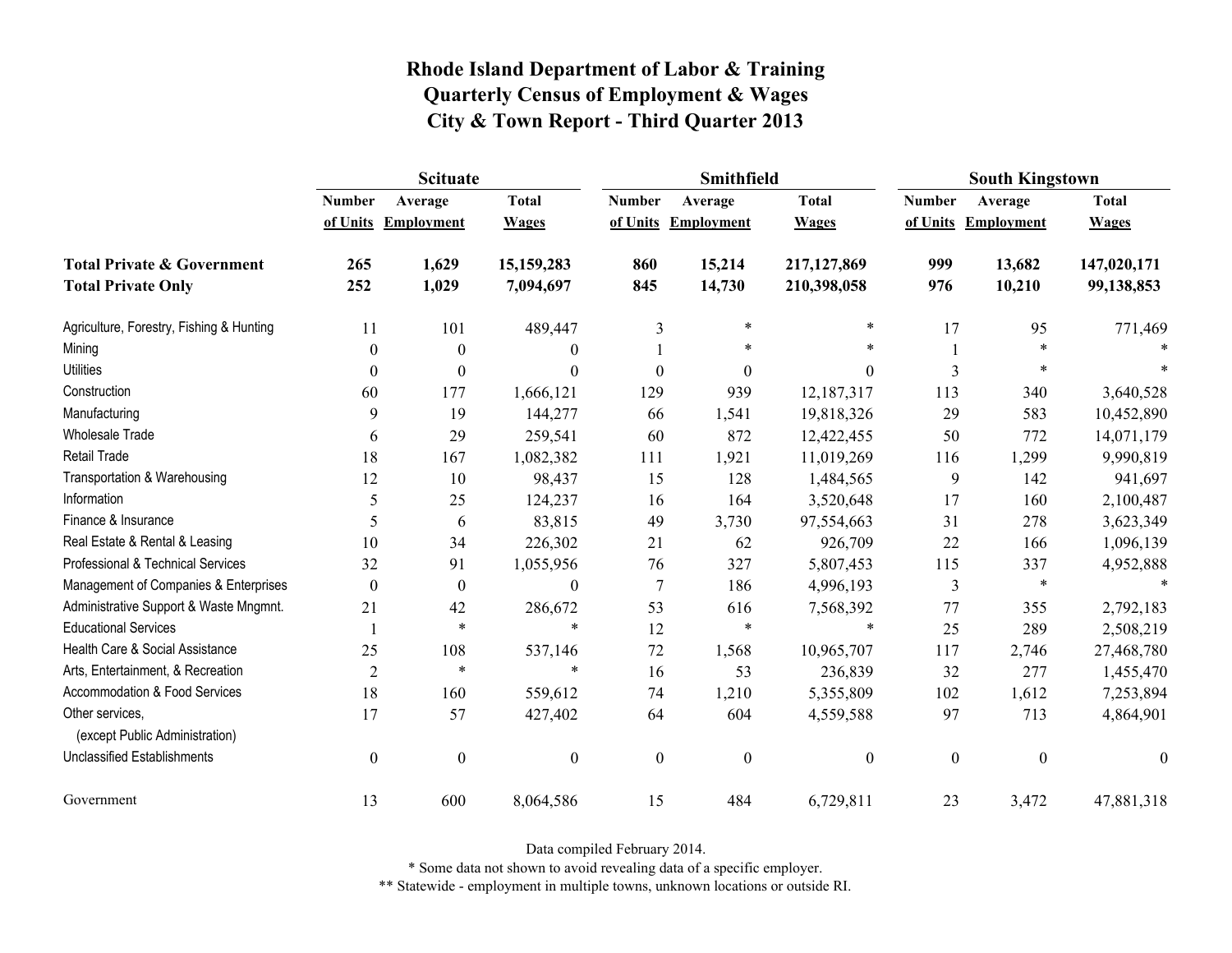|                                                   | <b>Tiverton</b>  |                     |                  |                  | Warren              |                  | Warwick       |                   |              |
|---------------------------------------------------|------------------|---------------------|------------------|------------------|---------------------|------------------|---------------|-------------------|--------------|
|                                                   | <b>Number</b>    | Average             | <b>Total</b>     | <b>Number</b>    | Average             | <b>Total</b>     | <b>Number</b> | Average           | <b>Total</b> |
|                                                   |                  | of Units Employment | <b>Wages</b>     |                  | of Units Employment | <b>Wages</b>     | of Units      | <b>Employment</b> | <b>Wages</b> |
| <b>Total Private &amp; Government</b>             | 341              | 2,720               | 23,543,210       | 371              | 3,546               | 29,674,736       | 3,039         | 47,862            | 500,133,439  |
| <b>Total Private Only</b>                         | 326              | 2,167               | 17,242,075       | 364              | 3,373               | 27,702,950       | 3,006         | 44,217            | 438,251,651  |
| Agriculture, Forestry, Fishing & Hunting          | 5                | 21                  | 100,046          | $\overline{2}$   | $\ast$              | $\ast$           | 4             |                   |              |
| Mining                                            |                  | $\ast$              |                  | $\boldsymbol{0}$ | $\boldsymbol{0}$    | $\boldsymbol{0}$ | $\theta$      | $\theta$          | $\theta$     |
| <b>Utilities</b>                                  | 3                | $\ast$              | $\ast$           | $\theta$         | $\mathbf{0}$        | $\theta$         | $\Omega$      | $\theta$          | $\theta$     |
| Construction                                      | 39               | 175                 | 1,775,232        | 50               | 137                 | 1,590,857        | 276           | 2,079             | 28,617,759   |
| Manufacturing                                     | 14               | 107                 | 701,848          | 36               | 637                 | 7,309,388        | 126           | 2,970             | 36,968,360   |
| <b>Wholesale Trade</b>                            | 20               | 90                  | 1,126,199        | 47               | 318                 | 2,996,914        | 182           | 1,776             | 22,852,131   |
| <b>Retail Trade</b>                               | 48               | 511                 | 4,875,556        | 11               | 80                  | 384,164          | 405           | 7,372             | 53,402,060   |
| Transportation & Warehousing                      | 9                | 56                  | 308,191          | 5                | 280                 | 1,768,453        | 74            | 1,936             | 19,666,999   |
| Information                                       | $\overline{2}$   | $\ast$              | $\ast$           | 4                | 45                  | 522,809          | 50            | 524               | 6,074,962    |
| Finance & Insurance                               | 12               | 65                  | 697,294          | 13               | 146                 | 1,327,691        | 183           | 3,366             | 51,814,579   |
| Real Estate & Rental & Leasing                    | 5                | 9                   | 119,897          | 9                | 28                  | 189,499          | 108           | 1,108             | 10,038,101   |
| Professional & Technical Services                 | 37               | 113                 | 1,524,500        | 29               | 110                 | 1,180,912        | 375           | 1,904             | 26,975,597   |
| Management of Companies & Enterprises             |                  | $\ast$              | *                |                  | $\ast$              | $\ast$           | 24            | 1,245             | 21,525,918   |
| Administrative Support & Waste Mngmnt.            | 24               | 52                  | 353,523          | 24               | 142                 | 967,151          | 219           | 2,258             | 18,246,214   |
| <b>Educational Services</b>                       | $\overline{4}$   | 15                  | 60,642           | 5                | 46                  | 428,519          | 34            | 889               | 8,767,012    |
| Health Care & Social Assistance                   | 32               | 341                 | 2,714,988        | 35               | 579                 | 5,572,068        | 382           | 8,997             | 93,806,232   |
| Arts, Entertainment, & Recreation                 | 5                | 40                  | 138,882          | 6                | 59                  | 231,900          | 38            | 665               | 3,555,883    |
| Accommodation & Food Services                     | 28               | 444                 | 1,744,052        | 44               | 613                 | 2,201,387        | 252           | 5,400             | 23,296,163   |
| Other services,<br>(except Public Administration) | 37               | 104                 | 537,840          | 43               | 148                 | 1,021,298        | 270           | 1,710             | 12,568,117   |
| <b>Unclassified Establishments</b>                | $\boldsymbol{0}$ | $\boldsymbol{0}$    | $\boldsymbol{0}$ | $\boldsymbol{0}$ | $\boldsymbol{0}$    | $\boldsymbol{0}$ | 4             | $\ast$            | $\ast$       |
| Government                                        | 15               | 553                 | 6,301,135        | $\tau$           | 173                 | 1,971,786        | 33            | 3,645             | 61,881,788   |

Data compiled February 2014.

\* Some data not shown to avoid revealing data of a specific employer.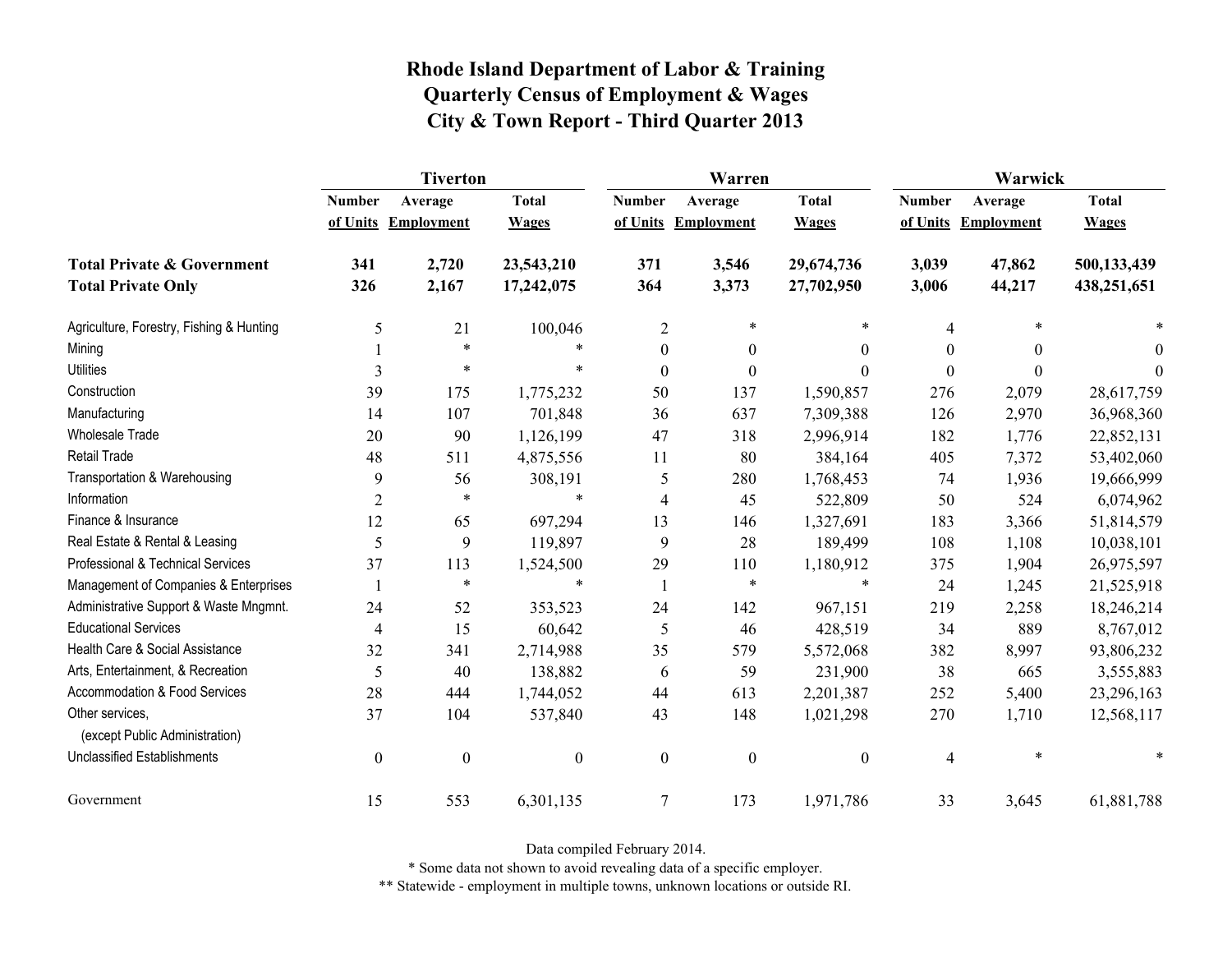|                                                   | Westerly       |                     |              |                  | <b>West Greenwich</b> |                  |                  | <b>West Warwick</b> |              |  |
|---------------------------------------------------|----------------|---------------------|--------------|------------------|-----------------------|------------------|------------------|---------------------|--------------|--|
|                                                   | <b>Number</b>  | Average             | <b>Total</b> | <b>Number</b>    | Average               | <b>Total</b>     | <b>Number</b>    | Average             | <b>Total</b> |  |
|                                                   |                | of Units Employment | <b>Wages</b> |                  | of Units Employment   | <b>Wages</b>     |                  | of Units Employment | <b>Wages</b> |  |
| <b>Total Private &amp; Government</b>             | 868            | 10,454              | 87,732,635   | 190              | 3,101                 | 50,664,759       | 596              | 7,503               | 76,837,150   |  |
| <b>Total Private Only</b>                         | 850            | 9,498               | 78,033,368   | 180              | 2,779                 | 46,023,533       | 581              | 6,626               | 66,261,299   |  |
| Agriculture, Forestry, Fishing & Hunting          | $\overline{2}$ | $\ast$              | $\ast$       | $\overline{2}$   | $\ast$                | $\ast$           | $\boldsymbol{0}$ | $\theta$            | 0            |  |
| Mining                                            | 3              | $\ast$              | *            |                  | $\ast$                |                  | $\theta$         | 0                   | 0            |  |
| <b>Utilities</b>                                  | $\theta$       | $\boldsymbol{0}$    | $\theta$     | $\boldsymbol{0}$ | $\boldsymbol{0}$      | $\theta$         | $\mathbf{0}$     | 0                   | 0            |  |
| Construction                                      | 92             | 276                 | 3,114,444    | 39               | 114                   | 1,119,237        | 66               | 252                 | 2,612,380    |  |
| Manufacturing                                     | 31             | 515                 | 6,105,217    | 9                | 1,074                 | 24,317,899       | 28               | 1,273               | 16,480,146   |  |
| <b>Wholesale Trade</b>                            | 27             | 72                  | 912,706      | 13               | 246                   | 3,897,184        | 31               | 232                 | 2,782,191    |  |
| <b>Retail Trade</b>                               | 139            | 1,994               | 12,537,656   | 13               | 93                    | 485,066          | 91               | 882                 | 6,724,248    |  |
| Transportation & Warehousing                      | 10             | 84                  | 664,414      | 5                | $\ast$                | $\ast$           | 12               | 323                 | 2,681,650    |  |
| Information                                       | 14             | 141                 | 2,113,494    | 4                | 12                    | 190,475          | 10               | $\ast$              | $\star$      |  |
| Finance & Insurance                               | 27             | 329                 | 4,425,287    | 7                | 31                    | 302,012          | 23               | 548                 | 7,401,177    |  |
| Real Estate & Rental & Leasing                    | 22             | 77                  | 588,644      | 4                | 20                    | 310,123          | 23               | 64                  | 547,854      |  |
| Professional & Technical Services                 | 69             | 256                 | 3,230,160    | 24               | $\ast$                | $\ast$           | 52               | 105                 | 1,526,807    |  |
| Management of Companies & Enterprises             | 8              | 291                 | 4,954,961    | $\boldsymbol{0}$ | $\boldsymbol{0}$      | $\theta$         | $\overline{2}$   | $\ast$              | $\ast$       |  |
| Administrative Support & Waste Mngmnt.            | 53             | 207                 | 1,758,093    | 16               | 139                   | 1,176,042        | 23               | 171                 | 1,103,666    |  |
| <b>Educational Services</b>                       | 8              | 59                  | 317,031      | $\overline{2}$   | $\ast$                | $\ast$           | 10               | 51                  | 230,543      |  |
| Health Care & Social Assistance                   | 121            | 2,004               | 19,067,305   | 10               | 124                   | 744,940          | 56               | 668                 | 5,544,315    |  |
| Arts, Entertainment, & Recreation                 | 35             | 640                 | 3,577,316    | $\overline{2}$   | $\ast$                | $\ast$           | 11               | 37                  | 211,581      |  |
| Accommodation & Food Services                     | 105            | 2,159               | 11,911,486   | 20               | 242                   | 1,031,950        | 69               | 771                 | 2,830,152    |  |
| Other services,<br>(except Public Administration) | 83             | 327                 | 2,027,819    | 9                | 19                    | 135,395          | 73               | 276                 | 1,794,511    |  |
| <b>Unclassified Establishments</b>                |                | $\ast$              | $\ast$       | $\boldsymbol{0}$ | $\boldsymbol{0}$      | $\boldsymbol{0}$ | 1                | $\ast$              |              |  |
| Government                                        | 18             | 956                 | 9,699,267    | 10               | 322                   | 4,641,226        | 15               | 877                 | 10,575,851   |  |

Data compiled February 2014.

\* Some data not shown to avoid revealing data of a specific employer.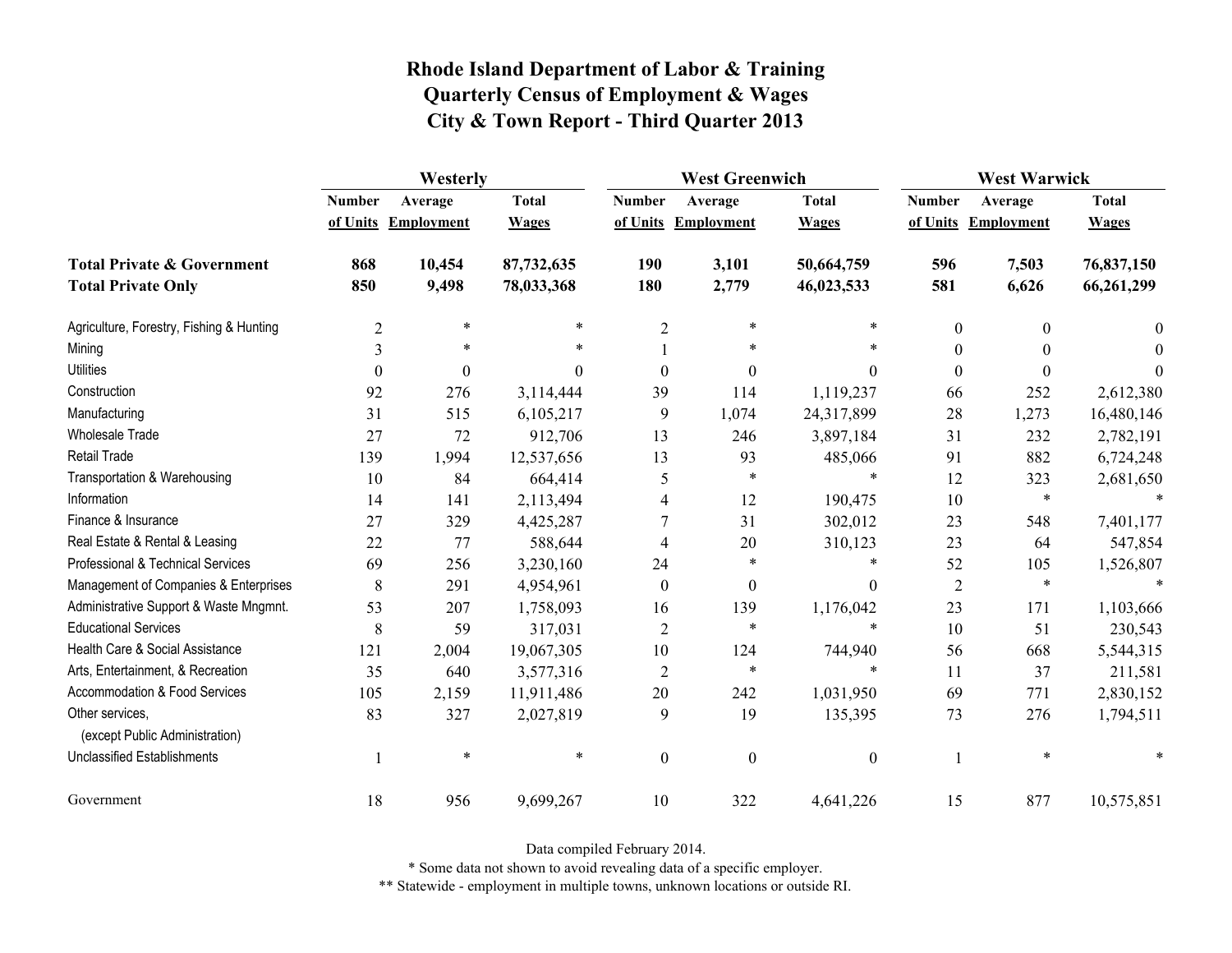|                                          |                  | Woonsocket        |                  | Statewide **  |                   |              |  |
|------------------------------------------|------------------|-------------------|------------------|---------------|-------------------|--------------|--|
|                                          | <b>Number</b>    | Average           | <b>Total</b>     | <b>Number</b> | Average           | <b>Total</b> |  |
|                                          | of Units         | <b>Employment</b> | <b>Wages</b>     | of Units      | <b>Employment</b> | <b>Wages</b> |  |
| <b>Total Private &amp; Government</b>    | 851              | 13,946            | 178,774,914      | 3,796         | 9,228             | 156,327,359  |  |
| <b>Total Private Only</b>                | 831              | 12,592            | 160,822,382      | 3,792         | 9,163             | 154,745,618  |  |
| Agriculture, Forestry, Fishing & Hunting | $\boldsymbol{0}$ | $\boldsymbol{0}$  | $\boldsymbol{0}$ |               | $1 *$<br>*        |              |  |
| Mining                                   | $\boldsymbol{0}$ | $\boldsymbol{0}$  | $\boldsymbol{0}$ |               | $1 *$<br>$\ast$   |              |  |
| <b>Utilities</b>                         | $\overline{2}$   | $\ast$            | $\ast$           | 3             | $\ast$            | $\ast$       |  |
| Construction                             | 58               | 347               | 4,052,271        | 297           | 623               | 8,663,983    |  |
| Manufacturing                            | 50               | 927               | 9,649,990        | 41            | 130               | 2,184,905    |  |
| <b>Wholesale Trade</b>                   | 39               | 420               | 5,741,197        | 1,300         | 2,125             | 49,207,616   |  |
| <b>Retail Trade</b>                      | 114              | 1,223             | 7,998,603        | 86            | 218               | 2,328,186    |  |
| Transportation & Warehousing             | 15               | 578               | 5,151,835        | 43            | 110               | 1,473,410    |  |
| Information                              | 8                | 48                | 300,977          | 214           | 449               | 9,863,123    |  |
| Finance & Insurance                      | 25               | 173               | 1,863,932        | 170           | 533               | 11,939,300   |  |
| Real Estate & Rental & Leasing           | 33               | 141               | 1,064,404        | 44            | 122               | 1,812,859    |  |
| Professional & Technical Services        | 89               | 484               | 7,714,066        | 742           | 1,219             | 24,530,604   |  |
| Management of Companies & Enterprises    | 14               | 2,103             | 71,121,691       | 58            | 225               | 3,446,222    |  |
| Administrative Support & Waste Mngmnt.   | 36               | 305               | 2,327,899        | 452           | 2,641             | 28,469,034   |  |
| <b>Educational Services</b>              | 12               | 286               | 2,503,909        | 90            | 151               | 1,566,737    |  |
| Health Care & Social Assistance          | 133              | 4,038             | 34,279,358       | 75            | 329               | 5,445,338    |  |
| Arts, Entertainment, & Recreation        | 9                | 85                | 333,559          | 22            | 33                | 481,210      |  |
| Accommodation & Food Services            | 102              | 1,039             | 3,879,242        | 23            | 76                | 717,802      |  |
| Other services,                          | 90               | 327               | 1,770,591        | 101           | 159               | 2,265,199    |  |
| (except Public Administration)           |                  |                   |                  |               |                   |              |  |
| <b>Unclassified Establishments</b>       | $\sqrt{2}$       | $\ast$            | $\ast$           | 29            | 15                | 268,991      |  |
| Government                               | 20               | 1,354             | 17,952,532       | 4             | 65                | 1,581,741    |  |

Data compiled February 2014.

\* Some data not shown to avoid revealing data of a specific employer.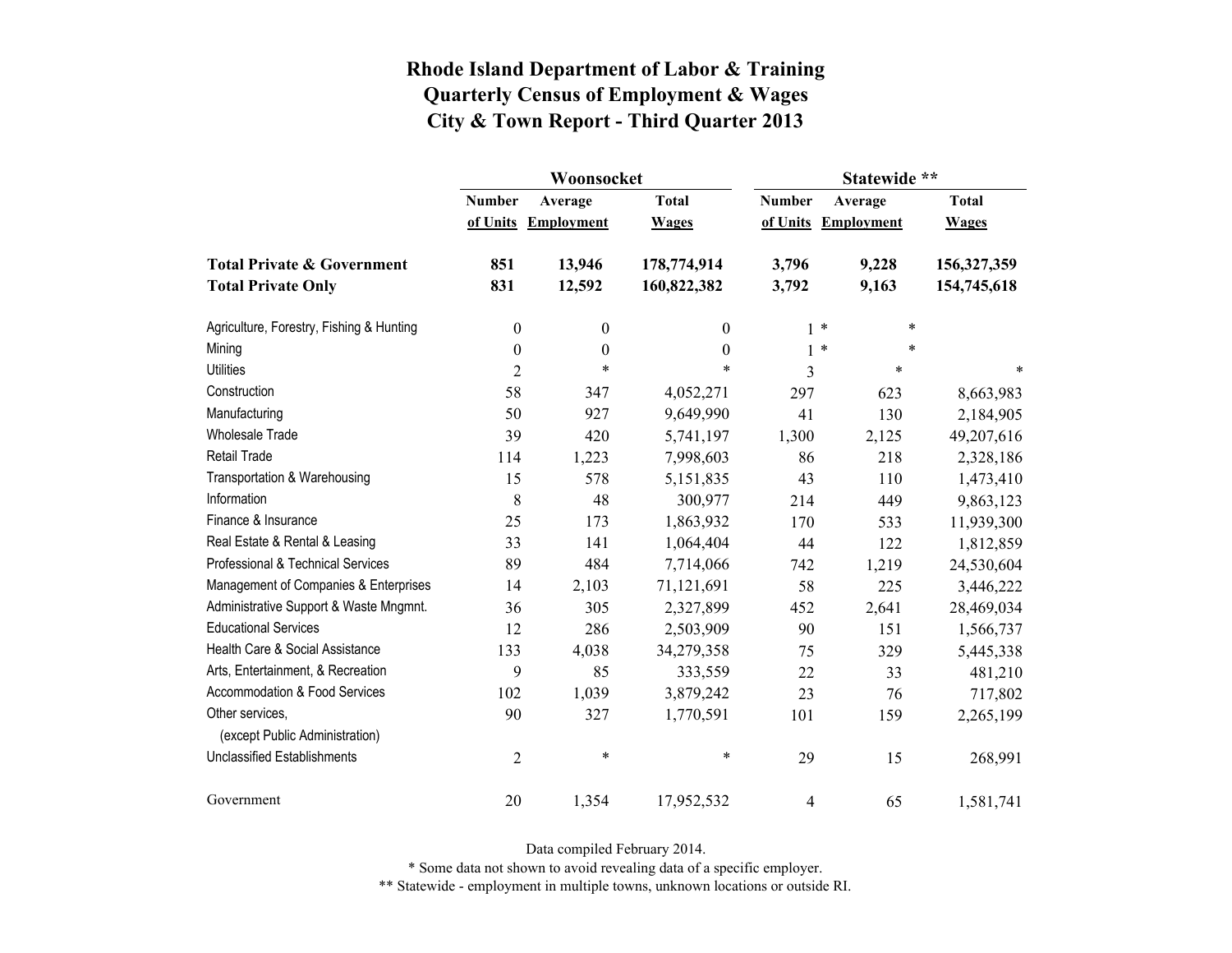|                                                   | <b>Bristol County</b> |                   |              |                  | <b>Kent County</b> |                  |                | <b>Newport County</b> |              |  |
|---------------------------------------------------|-----------------------|-------------------|--------------|------------------|--------------------|------------------|----------------|-----------------------|--------------|--|
|                                                   | <b>Number</b>         | Average           | <b>Total</b> | <b>Number</b>    | Average            | <b>Total</b>     | <b>Number</b>  | Average               | <b>Total</b> |  |
|                                                   | of Units              | <b>Employment</b> | <b>Wages</b> | of Units         | <b>Employment</b>  | <b>Wages</b>     | of Units       | <b>Employment</b>     | <b>Wages</b> |  |
| <b>Total Private &amp; Government</b>             | 1,411                 | 13,630            | 122,861,084  | 5,285            | 73,858             | 773,559,872      | 3,226          | 40,550                | 444,994,181  |  |
| <b>Total Private Only</b>                         | 1,377                 | 11,916            | 102,540,793  | 5,195            | 67,086             | 674,049,190      | 3,126          | 33,471                | 316,432,310  |  |
| Agriculture, Forestry, Fishing & Hunting          | 6                     | 7                 | 37,063       | 10               | 43                 | 208,811          | 42             | 251                   | 1,573,403    |  |
| Mining                                            | $\mathbf{0}$          | $\boldsymbol{0}$  | $\theta$     | $\overline{2}$   | $\ast$             | $\ast$           | 3              | $\ast$                | $\ast$       |  |
| <b>Utilities</b>                                  |                       | $\ast$            | *            | $\boldsymbol{0}$ | $\boldsymbol{0}$   | $\boldsymbol{0}$ | 5              | 49                    | 1,062,075    |  |
| Construction                                      | 174                   | 582               | 7,113,168    | 552              | 3,097              | 40,593,534       | 302            | 1,449                 | 16,043,002   |  |
| Manufacturing                                     | 106                   | 1,662             | 18,732,382   | 226              | 6,216              | 91,001,194       | 91             | 2,294                 | 39,080,872   |  |
| Wholesale Trade                                   | 104                   | 480               | 6,161,849    | 319              | 2,947              | 42,069,620       | 124            | 520                   | 7,946,059    |  |
| <b>Retail Trade</b>                               | 104                   | 1,005             | 6,376,920    | 608              | 9,398              | 71,351,749       | 429            | 4,239                 | 29,386,360   |  |
| Transportation & Warehousing                      | 12                    | 300               | 1,909,334    | 196              | 4,279              | 36,855,331       | 78             | 563                   | 4,100,596    |  |
| Information                                       | 24                    | 99                | 1,320,735    | 88               | 1,659              | 21,631,686       | 58             | 628                   | 8,760,863    |  |
| Finance & Insurance                               | 55                    | 502               | 5,321,185    | 273              | 4,239              | 64,558,531       | 111            | 977                   | 20,033,605   |  |
| Real Estate & Rental & Leasing                    | 37                    | 114               | 937,193      | 185              | 1,442              | 13,516,184       | 120            | 725                   | 6,263,496    |  |
| Professional & Technical Services                 | 142                   | 320               | 4,277,432    | 589              | 3,147              | 49,342,908       | 412            | 2,902                 | 46,640,145   |  |
| Management of Companies & Enterprises             | 8                     | 45                | 512,240      | 88               | 1,783              | 28,858,661       | 18             | 522                   | 6,362,494    |  |
| Administrative Support & Waste Mngmnt.            | 91                    | 420               | 3,167,946    | 312              | 2,933              | 24,327,017       | 234            | 992                   | 8,370,641    |  |
| <b>Educational Services</b>                       | 31                    | 1,396             | 16,383,075   | 118              | 1,511              | 14,168,253       | 51             | 1,097                 | 12,803,937   |  |
| Health Care & Social Assistance                   | 146                   | 2,210             | 17,493,739   | 569              | 11,372             | 114,755,981      | 265            | 4,422                 | 38,507,154   |  |
| Arts, Entertainment, & Recreation                 | 30                    | 448               | 2,862,551    | 123              | 2,149              | 14,492,653       | 92             | 2,083                 | 11,878,679   |  |
| Accommodation & Food Services                     | 123                   | 1,664             | 6,289,513    | 413              | 7,823              | 33,037,224       | 356            | 8,017                 | 44,809,721   |  |
| Other services,<br>(except Public Administration) | 181                   | 654               | 3,603,273    | 479              | 3,230              | 19,420,946       | 331            | 1,730                 | 12,696,964   |  |
| <b>Unclassified Establishments</b>                | $\overline{2}$        | $\ast$            | $\ast$       | 5                | $\ast$             | $\ast$           | $\overline{4}$ | $\ast$                | $\ast$       |  |
| Government                                        | 34                    | 1,714             | 20,320,291   | 90               | 7,629              | 99,510,682       | 100            | 7,079                 | 128,561,871  |  |

Data compiled February 2014.

\* Some data not shown to avoid revealing data of a specific employer.